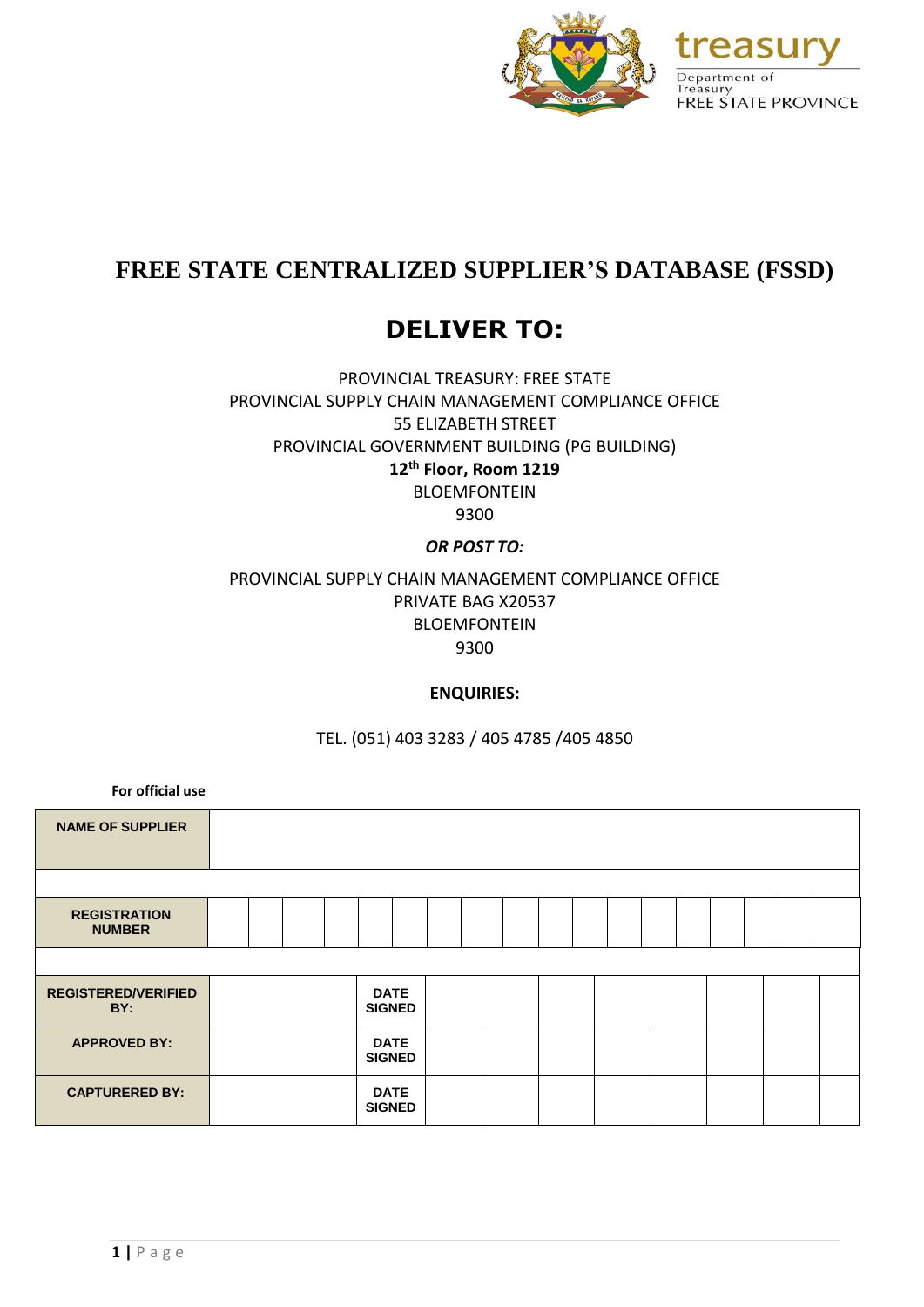# **DOCUMENTS ATTACHED**

| Please tick in relevant box:                                             | Υ | N | N/A | <b>Office Use</b> |
|--------------------------------------------------------------------------|---|---|-----|-------------------|
| <b>Company Registration Document (Certified)</b>                         |   |   |     |                   |
| Proof of Ownership / Shareholder certificate (Certified)                 |   |   |     |                   |
| Co-Operatives - Registration Certificate and certified constitution      |   |   |     |                   |
| <b>Proof of Banking Document</b>                                         |   |   |     |                   |
| VAT Registration Document (Doc required if applicable, yet not indicated |   |   |     |                   |
| On TCC)                                                                  |   |   |     |                   |
| <b>PAYE Document</b>                                                     |   |   |     |                   |
| <b>Income Tax Registration Document</b>                                  |   |   |     |                   |
| An Original Valid Tax Clearance Certificate (TCC)                        |   |   |     |                   |
| <b>Disability Documents</b>                                              |   |   |     |                   |
| <b>Certified Identification Document/s</b>                               |   |   |     |                   |
| Copy of Broad Based Black Economic Empowerment Certificate (B-BBEE)      |   |   |     |                   |
| Proof of registration with Professional Bodies:                          |   |   |     |                   |
| Security Officer's Board Certificate<br>$\bullet$                        |   |   |     |                   |
| Construction Industry Development Board (CIDB)<br>$\bullet$              |   |   |     |                   |
| Private Security Industrial Regulatory Authority (PRISA)<br>$\bullet$    |   |   |     |                   |
| National Homebuilders Registration Council (NHBRC)<br>$\bullet$          |   |   |     |                   |
| Affiliation Branch Safety Office (ABSO)<br>$\bullet$                     |   |   |     |                   |
| European Central Bank (ECB)<br>$\bullet$                                 |   |   |     |                   |
| The SA Council for the quantity surveying profession<br>$\bullet$        |   |   |     |                   |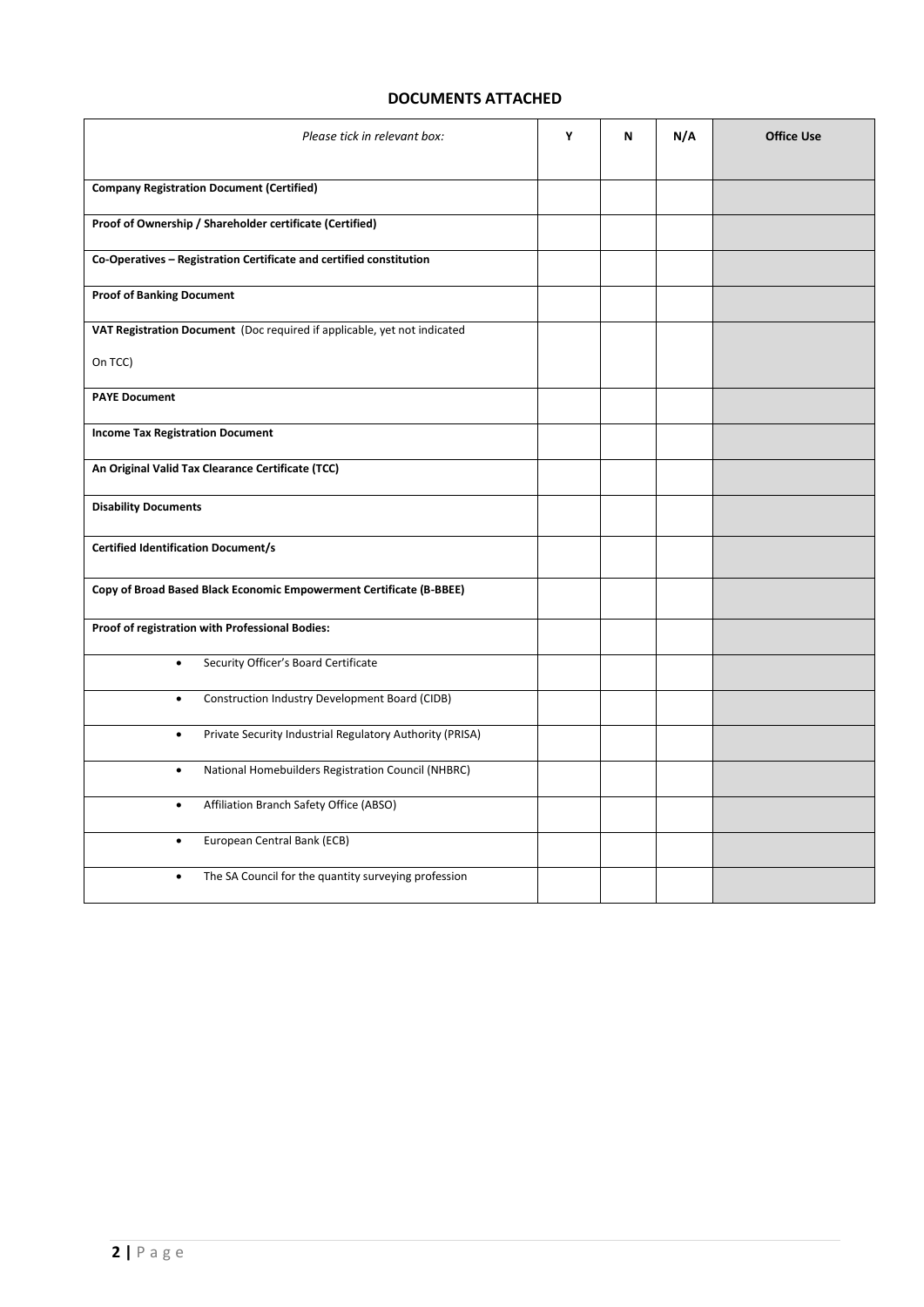### **INCORPORATING FREE STATE PROVINCIAL GOVERNMENT**

This centralised supplier database is being populated to enable the effective implementation of the Preferential Procurement Policies of the Free State Provincial Government and the Public Entities in the province. These policies are in line with the Preferential Procurement Policy Framework Act (PPPFA) No. 5 of 2000, and the National Government Regulations pertaining to that Act. In terms of this Act, preferences are given to Historically Disadvantaged Individual (HDI) shareholders who are actively involved in the daily operations and management of an organisation, defined according the Preferential Procurement Regulations, 2001, as "an activity inclusive of control and performed on a daily basis."

The centralized supplier database will be used by all 11 Provincial Departments and 3 Public Entities listed below:

# These forms must be completed and submitted to one of the following by post, deliver or courier for the closest collection / drop off point in the Province:

| <b>DEPARTMENT</b>                                      | <b>PHYSICAL ADDRESSES</b>                                                                                            |
|--------------------------------------------------------|----------------------------------------------------------------------------------------------------------------------|
| <b>Provincial Treasury</b>                             | 6th or 12th Floors, Room 605 or 1214 until 1220,<br>Elizabeth Street, Provincial Government Building<br>Bloemfontein |
| <b>Agriculture</b>                                     | ABSA building, Cnr. Maitland and Aliwal Street, Bloemfontein (or)                                                    |
|                                                        | SCM Office, Administration Building, 40 Jan Riebeck Street, Thaba Nchu                                               |
| Health                                                 | Bid Management Office, Block C-West, Ground Floor, Bophelo House, Bloemfontein                                       |
| <b>Education</b>                                       | 101 Coopers House/Tempe Warehouse, Bloemfontein (or)                                                                 |
|                                                        | FDC Building, Mampoi Street, Phuthaditjhaba                                                                          |
| Cooperative Governance, Traditional Leadership & Human | 7th Floor Room 713, & 10th Floor, Lebohang Building, St Andrew and Markgraaf                                         |
| Settlement (COGTA)                                     | Street, Bloemfontein                                                                                                 |
| Premier                                                | 3rd Floor, Lebohang Building                                                                                         |
| <b>Public Works &amp; Rural Development</b>            | Metfontein Building, 4th Floor Room 418, St. Andrew & Markgraaf Street,                                              |
|                                                        | Bloemfontein                                                                                                         |
| <b>Police, Roads and Transport</b>                     | Room 204 & 208, Perm Building, 45 Maitland Street, Bloemfontein                                                      |
|                                                        |                                                                                                                      |
| Sport, Art, Culture & Recreation                       | Motheo District Library, Room 3, Library Service Building, 36 Zastron Street,                                        |
|                                                        | Bloemfontein (or)                                                                                                    |
|                                                        | 1st Floor, Warden Building, Henry Street, Bloemfontein                                                               |
| <b>Social Development</b>                              | Room 37 Liberty Life Building, St Andrew Street, Bloemfontein (or), Thusanong,                                       |
|                                                        | Building, Dr. Belcher Road, Mangaung                                                                                 |
| Economic Development, Tourism & Environmental Affairs  | 34 Markgraaf Street, Bojanala Building, 1st Floor, Room 124, Bloemfontein                                            |
| <b>Gambling &amp; Liquor Board</b>                     | 190 Mandela Drive, Bloemfontein                                                                                      |
| Phakisa                                                | Phakisa Racing Track, Route R70                                                                                      |
| <b>Free State Authority</b>                            | 131 Mimosa Mall, 2 <sup>nd</sup> floor Office tower, Kellner Street, Bloemfontein                                    |
| <b>SEDA Offices:</b>                                   | <b>NORTHERN FREE STATE:</b>                                                                                          |
|                                                        | Sasolburg Branch, Eric Louw Street, Boiketlong, Zamdela, Sasolburg                                                   |
|                                                        | LEJWELEPUTSWA: Welkom Branch, 203 Jan Hofmeyer, Cnr 11th Street                                                      |
|                                                        | East Industria, Welkom                                                                                               |
|                                                        | <b>XHARIEP BRANCH:</b>                                                                                               |
|                                                        | 53 Voortrekker Street, Koisan Gebou, Trompsburg                                                                      |
|                                                        | MOTHEO: 130/133 Sanlam Plaza, CBD, Charles Street, Bloemfontein                                                      |
|                                                        | THABA MOFUTSANYANE: (Bethlehem), Cnr Richter & Malan Street,                                                         |
|                                                        | 1421 Lomond Road, Bethlehem                                                                                          |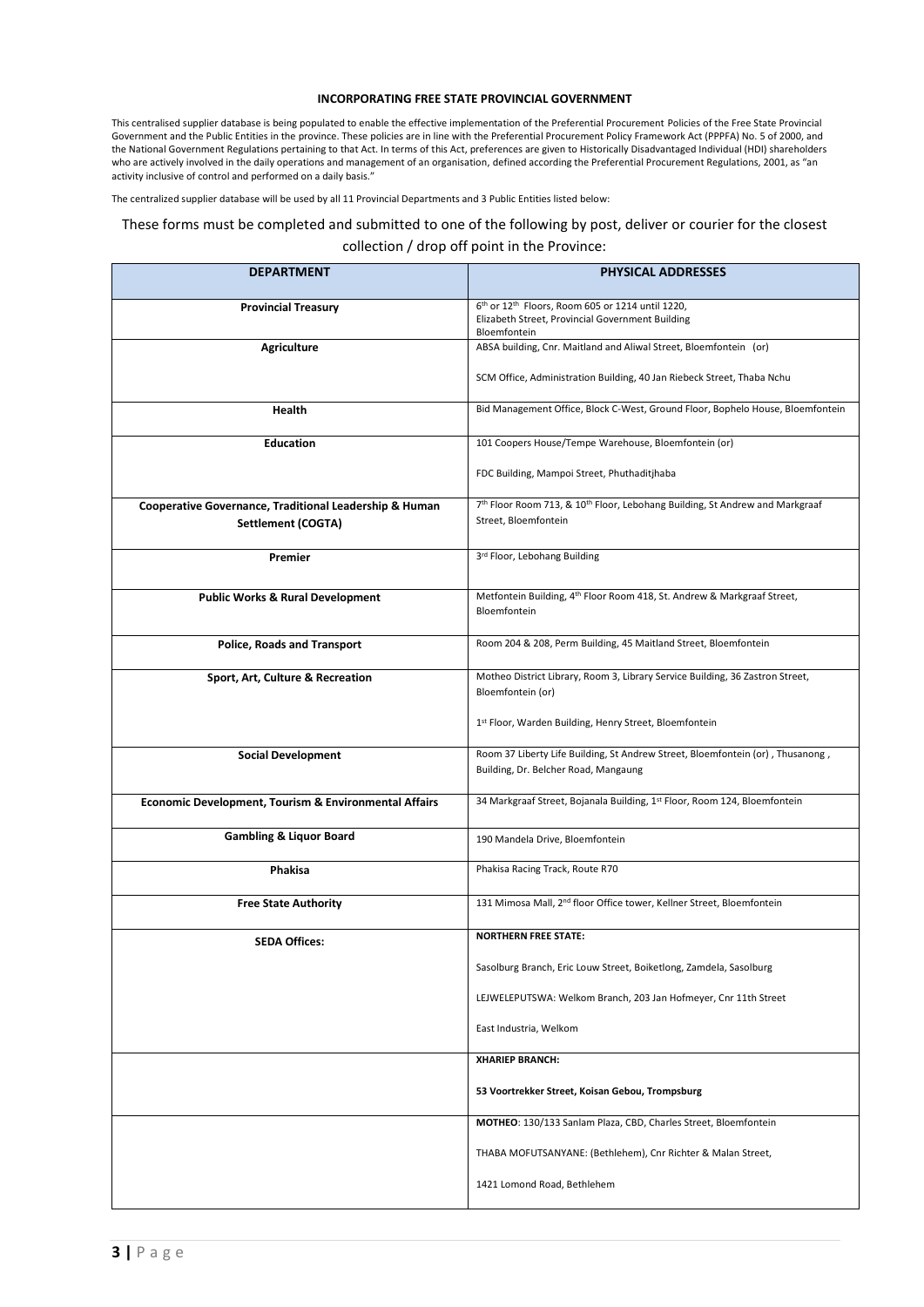### **POINTS TO REMEMBER WHEN COMPLETING THIS REGISTRATION FORM**

### **INTRODUCTION:**

The Free State Registration Form was specifically designed to provide a facility for the registration of suppliers on the Centralized Suppliers Database. In order to ensure that the suppliers are considered legitimate, it is vitally imperative that the following guidelines are adhered to:

**Electronic forms are available on the website: www.treasury.fs.gov.za.**

### **GUIDELINES**

Applicants must complete all pages where applicable. Failure by an applicant to provide ALL the prescribed information and documents required will result in nonregistration. Applicants are advised that only ORIGINAL registration forms will be processed. It is imperative that only supporting documents with an ORIGINAL signature be submitted.

Any alterations made by the suppliers to its own information inserted on this document, must be initialed by the supplier. The use of correcting fluid is prohibited and the use thereof will lead to non-registration of the applicant business/supplier. Only black ink should be used to fill in the form.

- **Required documentation –** Please refer to the attached table (following page) to determine the mandatory supporting documentation required by your business type. Please ensure that all copies of Mandatory documents (certified copies, where applicable) are attached. If a field is not applicable to your business type, clearly mark it as N/A and supply applicable documentation, or proof of exemption.
- **Sequence of gathering supporting documentation** –Free State Provincial Treasury recommends that the following sequence is adhered to when gathering documents: (1) Company Registration and Shareholding documents (2) Proof of Banking documents (3) Department of Labour documents (4) SARS documents (VAT, PAYE, Income Tax Registration) (5) SARS – Tax Clearance Certificate
- **Completion of Questions**  Clearly state Yes, No or N/A to questions asked. If the information required is not applicable to your business; clearly insert the symbols "N/A" in the appropriate space. If the space provided is left blank and or mandatory fields are not filled in, it will be regarded as information that is still outstanding and you **WILL NOT BE REGISTERED.**
- **Certified Documents** Please ensure that a Commissioner of Oaths has certified your Company Registration Document, Shareholding Certificates, VAT Registration, PAYE, UIF, Security Officers Board Certificate if applicable; the stamp of certification should be on the front of the document if it is faxed to Free State Provincial Treasury
- **An original valid Tax Clearance Certificate is to be submitted**. The validity period of a Tax Clearance Certificate is 12 months from date of issue. To maintain a verified status on the FSCSD, please ensure that Free State Provincial Treasury is always in possession of a valid Tax Clearance Certificate.
- Reminder letters and/or electronic notification (i.e. sms, email) will be issued by the Provincial Treasury to Suppliers three months prior to the expiry date of their TCC'S; to update their information. It remains the sole responsibility of the supplier to ensure that their information is updated on the Suppliers
- **Owners, Shareholders**  Please ensure that the percentages of ownership of the **individual shareholders** amount to 100%. That is, provide details of *all* shareholders, and ensure that all fields are completed for each. Proof of the individual shareholding is to be submitted.
- **Individual HDI Shareholders in the Holding Company or Trust, who are actively involved in the daily operations and management of the company being registered, are to be included for the company to be considered for HDI Equity Ownership.** Proof of the individual shareholding is to be submitted.
- **Co-operatives –** The Co-operatives Act of 2005 makes allowances for co-operatives to engage in transactions as a legal body, in the same way as companies and other kinds of business enterprises do. Various levels and types of co-operatives exist and the Act requires all Co-operatives to be registered with the Registrar of Co-operatives. These include Agricultural, Consumer, Marketing & Supply, Housing, Financial, Social, Burial, Service, and Worker Co-operatives. Only registration certificates with an official seal of the Registrar of Co-operatives must be submitted.
- **Certificate of Correctness (page 15)**  Please ensure that the Certificate of Correctness is signed and dated once all required data and documentation has been submitted.
- **Collection points**  Completed registration forms and supporting documentation can either be delivered or emailed to one of the addresses on the registration form.
- **Processing of registration** Your **COMPLETED** registration will be processed, and, once verified, will be approved and you will be issued with a Supplier Database Registration Code to be used in all future communication with Free State Provincial Government and Public Entities, including responses to Requests for Quotes and formal tenders. This letter of verification will be dispatched to the correspondence details supplied on the first page. **Please note that this administration process of COMPLETED registration forms will take a minimum of 10 days.** Once your registration has been included on the Free State Centralized Supplier Database your details will be accessible to procurement officials who have access to the Free State Centralized Suppliers Database.
- **Business Opportunities – While this Supplier Database registration process ensures eligibility to conduct business with Free State Provincial Government and the Public Entities, it does not guarantee the receipt of their business opportunities.**
- **Copies of Documents**  Please keep copies of the registration form and all supporting documentation submitted, for your own records and to ensure that all data is maintained and up to date on a continual basis.
- **Amendments** Please notify the Provincial Treasury immediately of any changes to the verified information submitted. Submit a Certificate of Correctness with the amended data (page 15).
- **Registration/De-registration** The supplier will be required to fill in a new registration form that will be sent to them via post. Failure to do so will result in such a supplier being de-activated/flagged on the Suppliers Database and/or cancellation of contracts awarded to the supplier, on the basis of misrepresentation. Suppliers providing information incorrectly or fraudulently in their registration form will be disqualified from bidding and deactivated/flagged on the database, in addition to any other action the Province may institute against such a supplier. Furthermore, in the event of the Province being prejudiced financially, it reserves the right to take legal action against the supplier.
- **Queries –** Should you have any related queries or if you require assistance completing the registration form, please contact the Supplier **Database in the Provincial Treasury, on 051-405 5521/403 3283/405 5972/405 4785**

**NB: Kindly note that registration in the centralized database does not automatically guarantee that the supplier will be awarded quotations and bids, but that the Departments are required to use the suppliers in the centralized database to request quotations on a rotation basis. The normal evaluation and adjudication of a quote/bid will be followed by Departments.**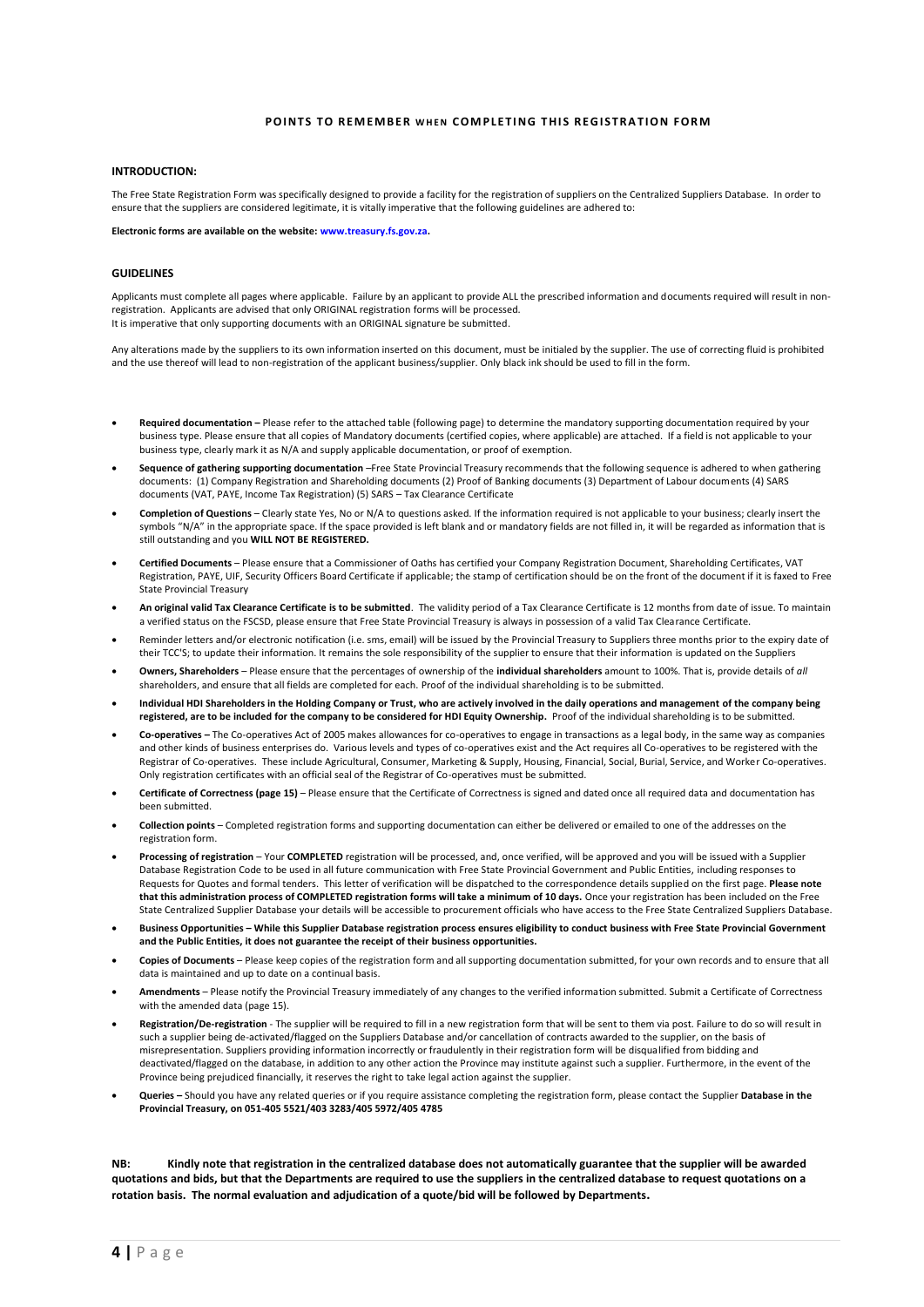### **DEFINITIONS:**

For definitions of terminology used in this document, please refer to the definitions set out Treasury Regulation 16A Supply Chain Management Framework, located on the National and Provincial Treasuries websites[, www.treasury.gov.za](http://www.treasury.gov.za/) / [www.treasury.fs.gov.za](http://www.treasury.fs.gov.za/)

### **"Historically Disadvantaged Individual (HDI)** means a SA Citizen –

- (1) who, due to the apartheid policy that had been in place, had no franchise in national elections prior to the introduction of the Constitution of the RSA, 1983 (Act No 110 of 1983) or the Constitution of the RSA, 1993 (Act No 200 of 1993) ("the Interim Constitution") and / or
- (2) who is a female; and / or
- (3) who has a disability:

Provided that a person, who obtained SA citizenship on or after the coming to effect of the Interim Constitution, is deemed not to be an HDI."

### **DOCUMENTS REQUIRED ACCORDING TO THE BUSINESS TYPE**:

|                                                                                     |                                                                                                                          |                                                                                                                  |                                                                                                                  |                                                                                                                  |                                                                                                                  |                                                                                                                  | <b>BUSINESS TYPE (Free State Based Details)</b>                                                                  |                                                          |                                                                                                        |                                                 |
|-------------------------------------------------------------------------------------|--------------------------------------------------------------------------------------------------------------------------|------------------------------------------------------------------------------------------------------------------|------------------------------------------------------------------------------------------------------------------|------------------------------------------------------------------------------------------------------------------|------------------------------------------------------------------------------------------------------------------|------------------------------------------------------------------------------------------------------------------|------------------------------------------------------------------------------------------------------------------|----------------------------------------------------------|--------------------------------------------------------------------------------------------------------|-------------------------------------------------|
| <b>DOCUMENTS REQUIRED</b>                                                           | <b>Sole Proprietor</b>                                                                                                   | <b>Co-operatives</b>                                                                                             | <b>Close Corporations</b><br>and Private<br><b>Companies</b>                                                     | Partnerships                                                                                                     | <b>Public Company</b>                                                                                            | <b>Business Trust</b>                                                                                            | <b>Non Profit</b><br>Organisations (NPO)                                                                         | Where to get<br>documents                                | <b>Address</b>                                                                                         | <b>Telephone</b>                                |
| <b>Company Registration</b><br><b>CERTIFIED COPIES N/A</b>                          |                                                                                                                          | Registration<br>Certificates                                                                                     | Certificate of<br>incorporation CK1 Partnership<br>/ CK2                                                         | agreement                                                                                                        | Certificate of<br>Incorporation CM3 Trust agreement                                                              |                                                                                                                  | Certificate of<br>Incorporation<br>Section 21                                                                    | Registrar of Co-<br>operatives                           | The DTI Campus Block<br>F (Entfutfukweni)<br><b>77 Meintiles Street</b><br>Sunnyside, Pretoria         | DTI Call Centre:<br>086 184 3384                |
| <b>Proof of Ownership</b><br><b>CERTIFIED COPIES N/A</b>                            |                                                                                                                          | Partnership<br>agreement                                                                                         | Shareholding CK1 Partnership<br>CK <sub>2</sub>                                                                  | agreement                                                                                                        |                                                                                                                  | Trustees details:<br>Shareholding CM3 Letter of Authority shareholding                                           | Auditor's letter - no Corporations &                                                                             | <b>Registrar of Close</b><br>Companies<br>Branch of bank | The DTI Campus<br>Block F (Entfutfukweni)<br>77 Meintjies Street<br>Sunnyside, Pretoria                | Customer Care<br>086 184 3384<br>Branch of bank |
|                                                                                     | Bank statement/<br>Proof of Banking cancelled cheque                                                                     | Bank statement/<br>cancelled cheque                                                                              | Bank statement/<br>cancelled cheque                                                                              | Bank statement/<br>cancelled cheque                                                                              | Bank statement/<br>cancelled cheque                                                                              | Bank statement/<br>cancelled cheque                                                                              | Bank statement/<br>cancelled cheque held                                                                         | where account is                                         | Branch of bank where<br>account is held                                                                | where account is<br>held                        |
| An Original valid Tax For the owner or<br><b>Clearance Certificate</b> the business |                                                                                                                          | For the co-<br>operative                                                                                         | <b>CC</b>                                                                                                        | For the company / For each individual<br>shareholder                                                             | For the company                                                                                                  | For the trust                                                                                                    | For the NPO                                                                                                      | Receiver of<br>Revenue (SARS)                            | <b>Central Government</b><br>Building, Cnr Aliwal<br>Street & Nelson<br>Mandela Drive.<br>Bloemfontein | 051 506 3000                                    |
|                                                                                     | Applicable if<br>remuneration is<br>above the<br>threshold & not<br>indicated on Tax<br>Clearance<br>P.A.Y.E Certificate | Applicable if<br>remuneration is<br>above the<br>threshold & not<br>indicated on Tax<br>Clearance<br>Certificate | Applicable if<br>remuneration is<br>above the<br>threshold & not<br>indicated on Tax<br>Clearance<br>Certificate | Applicable if<br>remuneration is<br>above the<br>threshold & not<br>indicated on Tax<br>Clearance<br>Certificate | Applicable if<br>remuneration is<br>above the<br>threshold & not<br>indicated on Tax<br>Clearance<br>Certificate | Applicable if<br>remuneration is<br>above the<br>threshold & not<br>indicated on Tax<br>Clearance<br>Certificate | Applicable if<br>remuneration is<br>above the<br>threshold & not<br>indicated on Tax<br>Clearance<br>Certificate | Receiver of<br>Revenue (SARS)                            | <b>Central Government</b><br>Building, Cnr Aliwal<br>Street & Nelson<br>Mandela Drive,<br>Bloemfontein | 051 506 3000                                    |
|                                                                                     | Yes, if applicable.                                                                                                      |                                                                                                                  |                                                                                                                  |                                                                                                                  | Based on turnover exceeding R300 000 per annum. Contact SARS for further information.                            |                                                                                                                  |                                                                                                                  |                                                          | <b>Central Government</b>                                                                              |                                                 |
| VAT Registration Certificate                                                        | If not indicated on<br><b>Tax Clearance</b>                                                                              | If not indicated on<br>Tax Clearance<br>Certificate                                                              | If not indicated on<br><b>Tax Clearance</b><br>Certificate                                                       | If not indicated on<br>Tax Clearance<br>Certificate                                                              | If not indicated on II<br>Tax Clearance<br>Certificate                                                           | f not indicated on<br>Tax Clearance<br>Certificate                                                               | f not indicated on<br><b>Tax Clearance</b><br>Certificate                                                        | Receiver of<br>Revenue (SARS)                            | Building, Cnr Aliwal<br>Street & Nelson<br>Mandela Drive,<br>Bloemfontein                              | 051 506 3000                                    |
| U.I.F Certificate Labour                                                            | YES<br>Register with the<br>Department of                                                                                | <b>YES</b><br>Register with the<br>Department of<br>Labour                                                       | YES, if staff<br>remuneration                                                                                    | YES, if staff<br>remuneration                                                                                    | YES, if staff<br>remuneration                                                                                    | YES, if staff<br>remuneration                                                                                    | YES, if staff<br>remuneration                                                                                    | Department of<br>Labour (sole<br>proprietors)            | National House.<br>43 Maitland Street,<br>Bloemfontein                                                 | 051 505 6200 /<br>6284                          |
| Workman's<br>Compensation remuneration                                              | YES, if staff                                                                                                            | YES, if staff<br>remuneration                                                                                    | YES. if staff<br>remuneration                                                                                    | YES. if staff<br>remuneration                                                                                    | YES, if staff<br>remuneration                                                                                    | YES, if staff<br>remuneration                                                                                    | YES, if staff<br>remuneration                                                                                    | Department of<br>Labour                                  | National House,<br>43 Maitland Street.<br>Bloemfontein                                                 | 051 505 6200 /<br>6284                          |
| Security Officer's Board Security industry                                          | If applicable - for                                                                                                      | If applicable - for<br>security industry                                                                         | If applicable - for<br>security industry                                                                         | If applicable - for<br>security industry                                                                         | If applicable - for<br>security industry                                                                         | f applicable – for<br>security industry                                                                          | f applicable - for<br>security industry                                                                          |                                                          |                                                                                                        |                                                 |
| Proof of Disability disabled                                                        | If owner is                                                                                                              | If Shareholder is<br>disabled                                                                                    | If Shareholder is<br>disabled                                                                                    | <b>If Shareholder is</b><br>disabled                                                                             | If is Shareholder is If Shareholder is<br>disabled                                                               | disabled                                                                                                         | If Shareholder is<br>disabled                                                                                    |                                                          |                                                                                                        |                                                 |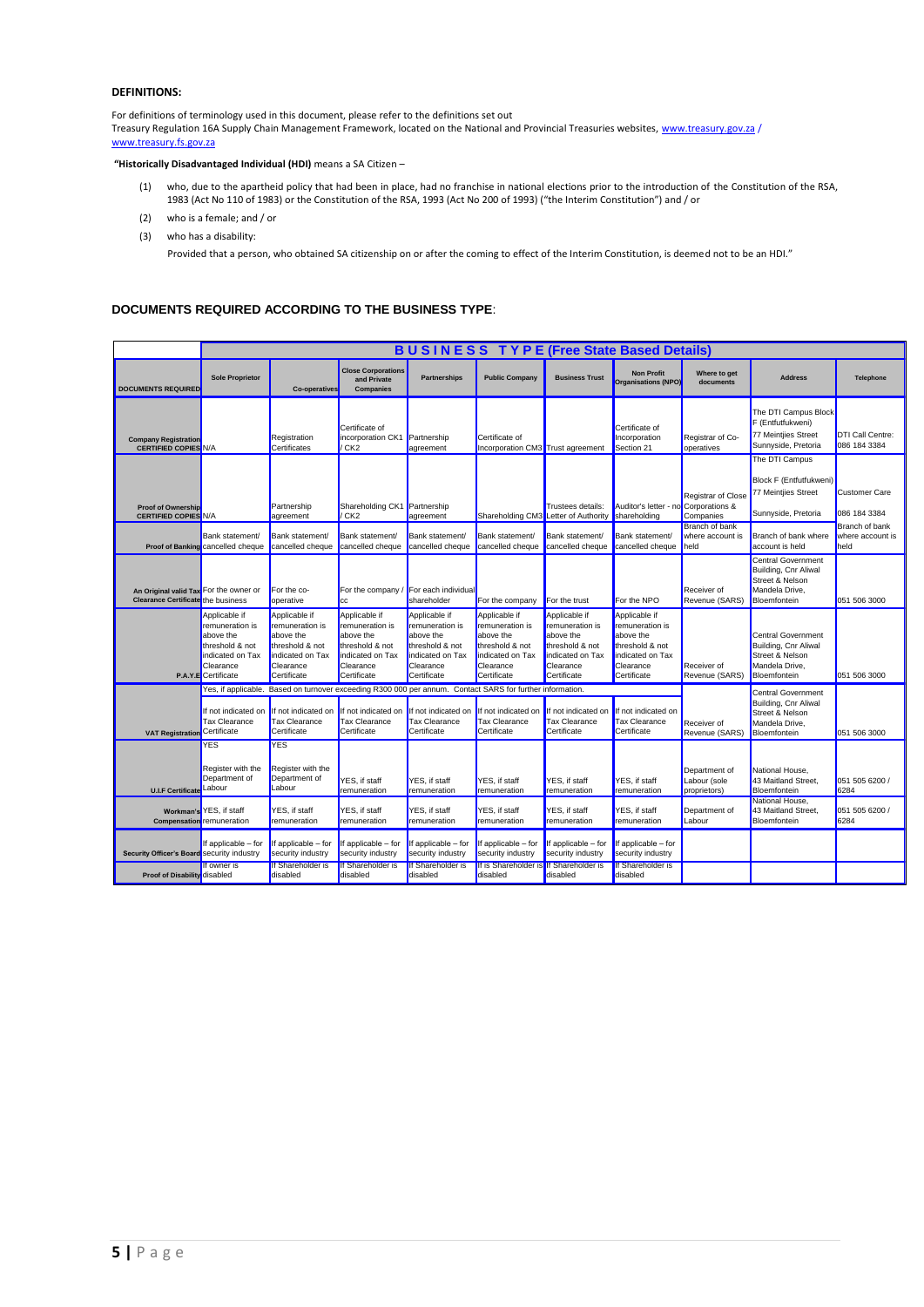### **1. BUSINESS PARTICULARS**

|                       | <b>Current Database Registration Number if applicable</b> |          |                         |                   |  |  |  |  |  |  |  |      |  |  |  |  |
|-----------------------|-----------------------------------------------------------|----------|-------------------------|-------------------|--|--|--|--|--|--|--|------|--|--|--|--|
| Registered            | Name of Business as                                       |          |                         |                   |  |  |  |  |  |  |  |      |  |  |  |  |
|                       | <b>Business Trading Name</b>                              |          |                         |                   |  |  |  |  |  |  |  |      |  |  |  |  |
| $1.1$                 | <b>Head Office</b>                                        |          |                         |                   |  |  |  |  |  |  |  |      |  |  |  |  |
|                       |                                                           |          | Postal address          |                   |  |  |  |  |  |  |  |      |  |  |  |  |
|                       |                                                           |          |                         |                   |  |  |  |  |  |  |  |      |  |  |  |  |
|                       |                                                           | City     |                         |                   |  |  |  |  |  |  |  | Code |  |  |  |  |
|                       |                                                           | Province |                         |                   |  |  |  |  |  |  |  |      |  |  |  |  |
| $1.2$                 | <b>Head Office</b>                                        |          |                         |                   |  |  |  |  |  |  |  |      |  |  |  |  |
|                       |                                                           |          | <b>Physical address</b> |                   |  |  |  |  |  |  |  |      |  |  |  |  |
|                       |                                                           |          |                         |                   |  |  |  |  |  |  |  |      |  |  |  |  |
|                       |                                                           |          |                         |                   |  |  |  |  |  |  |  |      |  |  |  |  |
|                       |                                                           | City     |                         |                   |  |  |  |  |  |  |  | Code |  |  |  |  |
|                       |                                                           | Province |                         |                   |  |  |  |  |  |  |  |      |  |  |  |  |
|                       |                                                           |          |                         |                   |  |  |  |  |  |  |  |      |  |  |  |  |
| 1.3                   | <b>Head Office</b>                                        |          |                         |                   |  |  |  |  |  |  |  |      |  |  |  |  |
| Telephone No.         |                                                           |          |                         |                   |  |  |  |  |  |  |  |      |  |  |  |  |
| Fax No.               |                                                           |          |                         |                   |  |  |  |  |  |  |  |      |  |  |  |  |
| <b>E-mail Address</b> |                                                           |          |                         |                   |  |  |  |  |  |  |  |      |  |  |  |  |
| Cellular No.          |                                                           |          |                         |                   |  |  |  |  |  |  |  |      |  |  |  |  |
|                       |                                                           |          |                         |                   |  |  |  |  |  |  |  |      |  |  |  |  |
| 1.4<br>Title          | <b>Contact Person for correspondence</b>                  |          |                         | <b>First Name</b> |  |  |  |  |  |  |  |      |  |  |  |  |
|                       |                                                           |          |                         |                   |  |  |  |  |  |  |  |      |  |  |  |  |
| Surname               |                                                           |          |                         |                   |  |  |  |  |  |  |  |      |  |  |  |  |

**1.5** Please select your preferred method of correspondence. All correspondence will be sent using the method you select below.

1 – Primary method of correspondence

2 – Secondary method of correspondence

3 – Tertiary method of correspondence **(TICK ONE ONLY)**

| <b>Preferred Correspondence</b> | Post           | Fax              | E-mail         |  |
|---------------------------------|----------------|------------------|----------------|--|
| <b>Preferred Language</b>       | <b>English</b> | <b>Afrikaans</b> | <b>Sesotho</b> |  |

| <b>Fax Number</b>      |         |  |  |  |  |  |  |  |  |  |  |  |  |
|------------------------|---------|--|--|--|--|--|--|--|--|--|--|--|--|
| E-mail Address         |         |  |  |  |  |  |  |  |  |  |  |  |  |
| <b>Website Address</b> | http:// |  |  |  |  |  |  |  |  |  |  |  |  |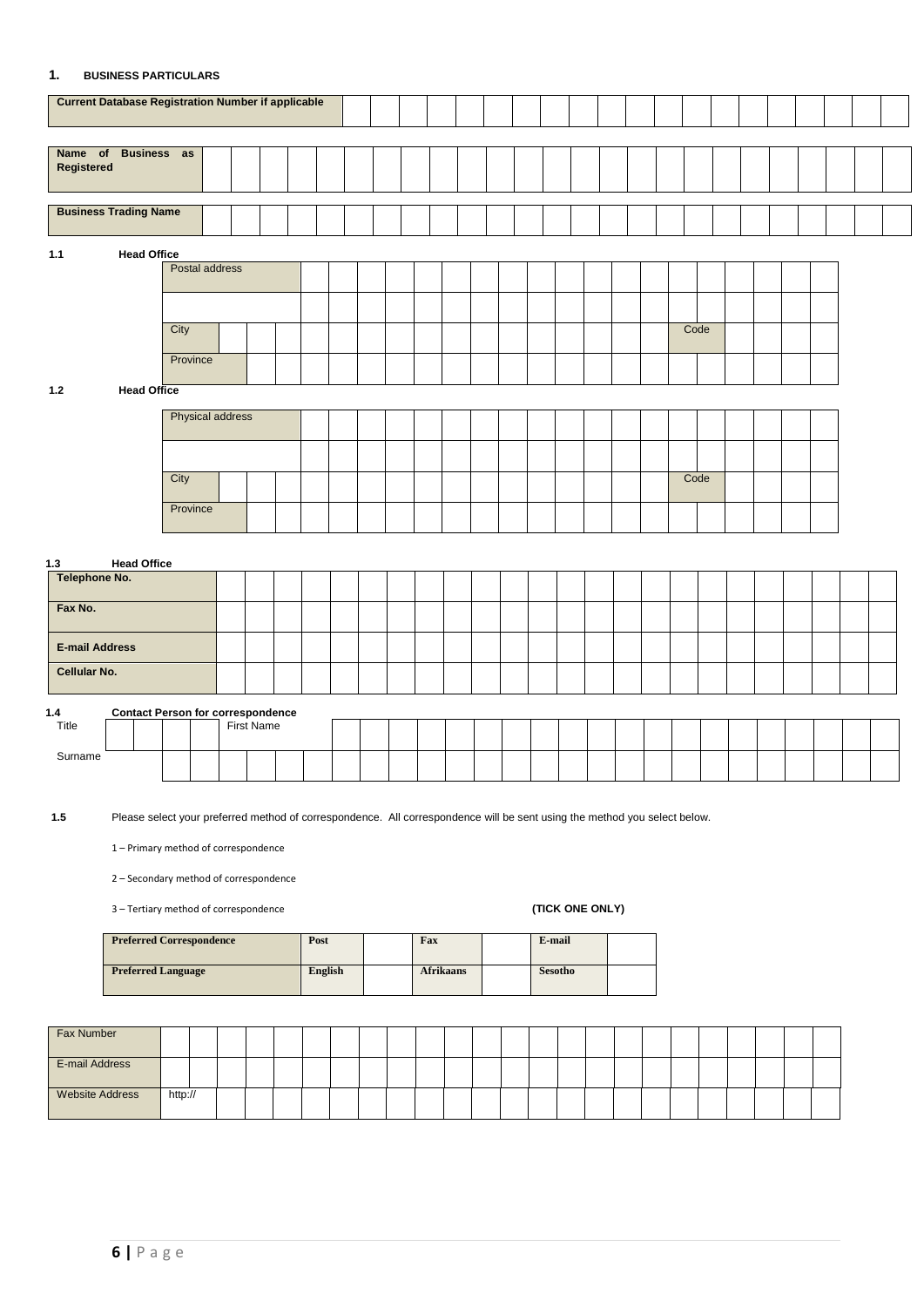# **COMPANY's CORE BUSINESS**

NB. DOCUMENTARY PROOF MUST BE PROVIDED WHERE APPLICABLE *(Please mark N/A if not applicable.)*

| PUBLIC COMPANY LTD                                                                                                                                                                                                                                                                                                                                |                                                                                                                                                                                                                                                                        | CERTIFIED COPY OF CERTIFICATE OF INCORPORATION (CM 3) |  |  |  |  |  |  |  |  |  |  |  |  |   |   |   |     |
|---------------------------------------------------------------------------------------------------------------------------------------------------------------------------------------------------------------------------------------------------------------------------------------------------------------------------------------------------|------------------------------------------------------------------------------------------------------------------------------------------------------------------------------------------------------------------------------------------------------------------------|-------------------------------------------------------|--|--|--|--|--|--|--|--|--|--|--|--|---|---|---|-----|
| PRIVATE COMPANY (PTY) LTD                                                                                                                                                                                                                                                                                                                         |                                                                                                                                                                                                                                                                        | CERTIFIED COPY OF CERTIFICATE OF INCORPORATION (CM 3) |  |  |  |  |  |  |  |  |  |  |  |  |   |   |   |     |
| <b>CLOSE CORPORATION CC</b>                                                                                                                                                                                                                                                                                                                       |                                                                                                                                                                                                                                                                        | CERTIFIED COPY OF CK 1 DOCUMENT OR CK 2 IF APPLICABLE |  |  |  |  |  |  |  |  |  |  |  |  |   |   |   |     |
| <b>SOLE PROPRIETOR</b>                                                                                                                                                                                                                                                                                                                            |                                                                                                                                                                                                                                                                        | N/A                                                   |  |  |  |  |  |  |  |  |  |  |  |  |   |   |   |     |
| <b>PARTNERSHIP</b>                                                                                                                                                                                                                                                                                                                                |                                                                                                                                                                                                                                                                        | COPY OF PARTNERSHIP AGREEMENT                         |  |  |  |  |  |  |  |  |  |  |  |  |   |   |   |     |
| <b>BUSINESS TRUST</b>                                                                                                                                                                                                                                                                                                                             |                                                                                                                                                                                                                                                                        | CERTIFIED COPY OF REGISTRATION DOCUMENT               |  |  |  |  |  |  |  |  |  |  |  |  |   |   |   |     |
| <b>CO-OPERATIVES</b>                                                                                                                                                                                                                                                                                                                              |                                                                                                                                                                                                                                                                        | CERTIFIED COPY OF REGISTRATION CERTIFICATE            |  |  |  |  |  |  |  |  |  |  |  |  |   |   |   |     |
| OTHER                                                                                                                                                                                                                                                                                                                                             |                                                                                                                                                                                                                                                                        | CERTIFIED COPY OF REGISTRATION DOCUMENT               |  |  |  |  |  |  |  |  |  |  |  |  |   |   |   |     |
| Company, CK Number                                                                                                                                                                                                                                                                                                                                |                                                                                                                                                                                                                                                                        |                                                       |  |  |  |  |  |  |  |  |  |  |  |  |   |   |   |     |
| Not applicable to all companies, please specify if N/A                                                                                                                                                                                                                                                                                            |                                                                                                                                                                                                                                                                        |                                                       |  |  |  |  |  |  |  |  |  |  |  |  |   | Y | N | N A |
| Have you attached a Certified copy of your Company Registration document or other applicable documentation if N/A? (see attached table)                                                                                                                                                                                                           |                                                                                                                                                                                                                                                                        |                                                       |  |  |  |  |  |  |  |  |  |  |  |  |   |   |   |     |
| PROOF OF SHAREHOLDING DOCUMENTS<br>CERTIFIED COPIES of Shareholders certificates, CK members share allocation documents, or Co-operatives Shareholding must be supplied                                                                                                                                                                           |                                                                                                                                                                                                                                                                        |                                                       |  |  |  |  |  |  |  |  |  |  |  |  |   |   |   |     |
| Not applicable to all companies, please specify if N/A                                                                                                                                                                                                                                                                                            |                                                                                                                                                                                                                                                                        |                                                       |  |  |  |  |  |  |  |  |  |  |  |  |   |   | N | N A |
|                                                                                                                                                                                                                                                                                                                                                   | Have you attached certified copies of shareholder documents or other applicable documentation if N/A? (see attached table)<br>Have you attached certified copies of the shareholding of the individual members in your respective level of Co-operative if applicable? |                                                       |  |  |  |  |  |  |  |  |  |  |  |  |   |   |   |     |
|                                                                                                                                                                                                                                                                                                                                                   | <b>PROOF OF BANKING DOCUMENTS</b>                                                                                                                                                                                                                                      |                                                       |  |  |  |  |  |  |  |  |  |  |  |  |   |   |   |     |
| Current bank statement or copy of cancelled cheque                                                                                                                                                                                                                                                                                                |                                                                                                                                                                                                                                                                        |                                                       |  |  |  |  |  |  |  |  |  |  |  |  | Y | N |   |     |
| Have you attached proof of banking document?                                                                                                                                                                                                                                                                                                      |                                                                                                                                                                                                                                                                        |                                                       |  |  |  |  |  |  |  |  |  |  |  |  |   |   |   |     |
| <b>VAT REGISTRATION DOCUMENT</b>                                                                                                                                                                                                                                                                                                                  |                                                                                                                                                                                                                                                                        |                                                       |  |  |  |  |  |  |  |  |  |  |  |  |   |   |   |     |
| VAT Registration No.                                                                                                                                                                                                                                                                                                                              |                                                                                                                                                                                                                                                                        |                                                       |  |  |  |  |  |  |  |  |  |  |  |  |   | Υ | N | N A |
| Have you attached proof of your VAT registration document if VAT no. not indicated on Tax Clearance Certificate?                                                                                                                                                                                                                                  |                                                                                                                                                                                                                                                                        |                                                       |  |  |  |  |  |  |  |  |  |  |  |  |   |   |   |     |
| <b>P.A.Y.E DOCUMENT</b>                                                                                                                                                                                                                                                                                                                           |                                                                                                                                                                                                                                                                        |                                                       |  |  |  |  |  |  |  |  |  |  |  |  |   |   |   |     |
| P.A.Y.E. No.                                                                                                                                                                                                                                                                                                                                      |                                                                                                                                                                                                                                                                        |                                                       |  |  |  |  |  |  |  |  |  |  |  |  |   |   |   |     |
|                                                                                                                                                                                                                                                                                                                                                   |                                                                                                                                                                                                                                                                        |                                                       |  |  |  |  |  |  |  |  |  |  |  |  |   | Y | N | N A |
| Have you attached proof of your P.A.Y.E document if PAYE no. not indicated on Tax Clearance<br>Certificate?                                                                                                                                                                                                                                       |                                                                                                                                                                                                                                                                        |                                                       |  |  |  |  |  |  |  |  |  |  |  |  |   |   |   |     |
| <b>INCOME TAX REGISTRATION NUMBER</b><br>Income Tax Registration number                                                                                                                                                                                                                                                                           |                                                                                                                                                                                                                                                                        |                                                       |  |  |  |  |  |  |  |  |  |  |  |  |   |   |   |     |
| TAX CLEARANCE CERTIFICATE                                                                                                                                                                                                                                                                                                                         |                                                                                                                                                                                                                                                                        |                                                       |  |  |  |  |  |  |  |  |  |  |  |  |   |   |   |     |
| An original valid Tax Clearance Certificate must be supplied<br>As this is only valid for a twelve-month period from date of issue, an original valid Tax Clearance Certificate is to be submitted upon or before expiry of the one submitted to<br>avoid suspension on the FSCSD. Have you attached an original valid Tax Clearance Certificate? |                                                                                                                                                                                                                                                                        |                                                       |  |  |  |  |  |  |  |  |  |  |  |  |   |   | N |     |
| SECURITY OFFICERS BOARD REGISTRATION NO (MANDATORY, IF APPLICABLE)<br>Security officers board registration No.                                                                                                                                                                                                                                    |                                                                                                                                                                                                                                                                        |                                                       |  |  |  |  |  |  |  |  |  |  |  |  |   |   |   |     |
| Applicable to security industry only, please specify if N/A                                                                                                                                                                                                                                                                                       |                                                                                                                                                                                                                                                                        |                                                       |  |  |  |  |  |  |  |  |  |  |  |  |   | Y | N | N A |
| Have you attached your Security Officers Board Registration document?                                                                                                                                                                                                                                                                             |                                                                                                                                                                                                                                                                        |                                                       |  |  |  |  |  |  |  |  |  |  |  |  |   |   |   |     |
| <b>DISABILITY DOCUMENTS</b>                                                                                                                                                                                                                                                                                                                       |                                                                                                                                                                                                                                                                        |                                                       |  |  |  |  |  |  |  |  |  |  |  |  |   |   | N |     |
|                                                                                                                                                                                                                                                                                                                                                   |                                                                                                                                                                                                                                                                        |                                                       |  |  |  |  |  |  |  |  |  |  |  |  |   |   |   |     |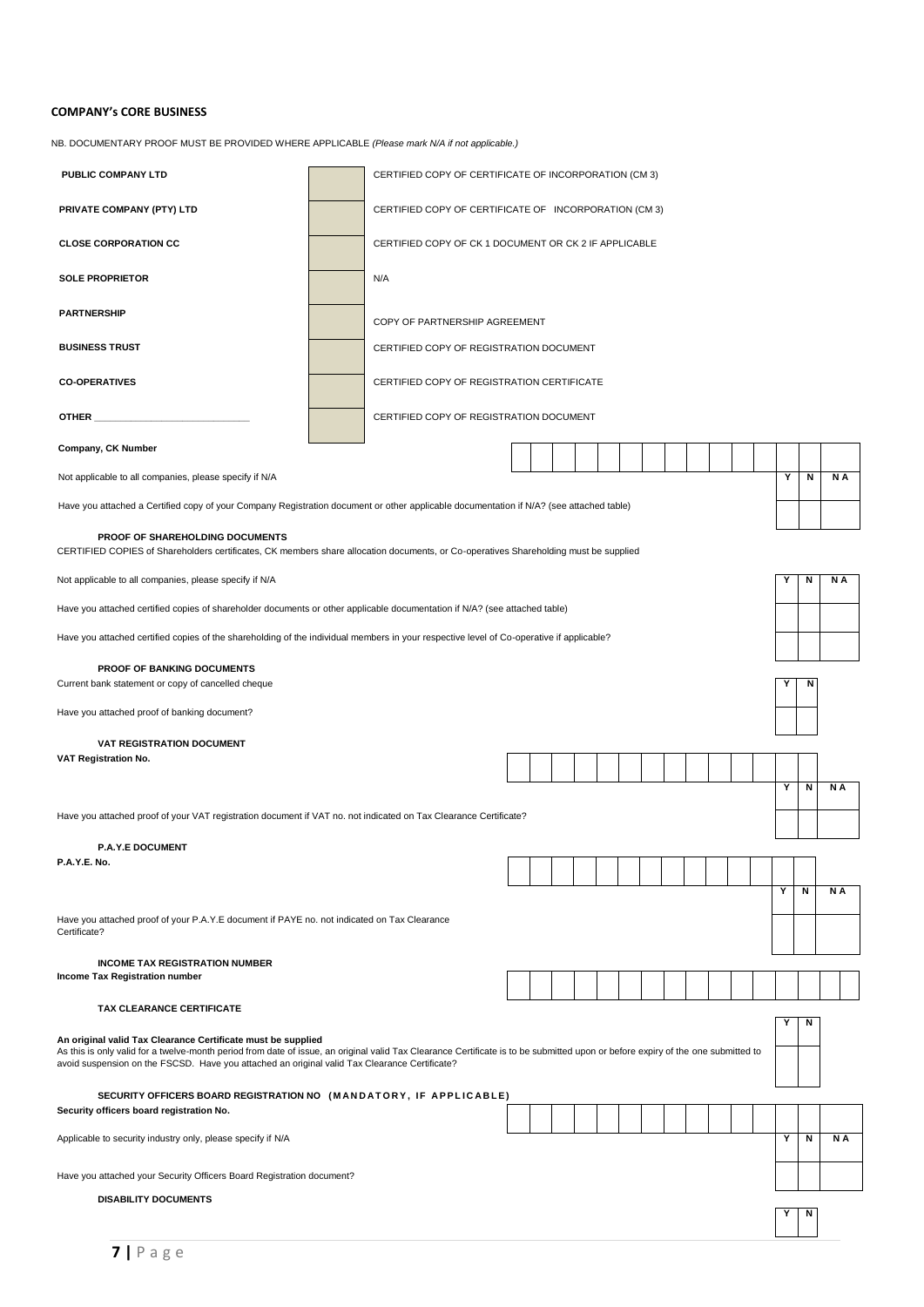

## *(Mark with X in applicable fields)*

Professional Services BUILT Environment\*

Prime Contractor **Sub-Contractor (less than 25 % generated** Sub-Contractor (less than 25 % generated<br>turnover as prime contractor) Labour-only Contractor

Education, Training and Development Service Provider (ETD)\* Provider (ETD)\*

Supplier **Manufacturer** Manufacturer Legal Service Provider\*

\*\*Other, please specify\_

# **FINANCIAL DETAILS (BANKING)**

| <b>Banking institution name</b> |  |  |  |  |  |  |  |  |  |  |
|---------------------------------|--|--|--|--|--|--|--|--|--|--|
| <b>Branch</b>                   |  |  |  |  |  |  |  |  |  |  |
| Town / City                     |  |  |  |  |  |  |  |  |  |  |
| <b>Banking account number</b>   |  |  |  |  |  |  |  |  |  |  |
| <b>Account Type</b>             |  |  |  |  |  |  |  |  |  |  |
| Account holders name            |  |  |  |  |  |  |  |  |  |  |

### **ANNUAL AVERAGE TURNOVER**

Indicate annual average turnover excluding Value Added Tax during the past three years:

**NB. DOCUMENTARY PROOF OF BANKING INSTITUTION MUST BE SUPPLIED** *(Cancelled Cheque / Bank Statement or letter from the bank)*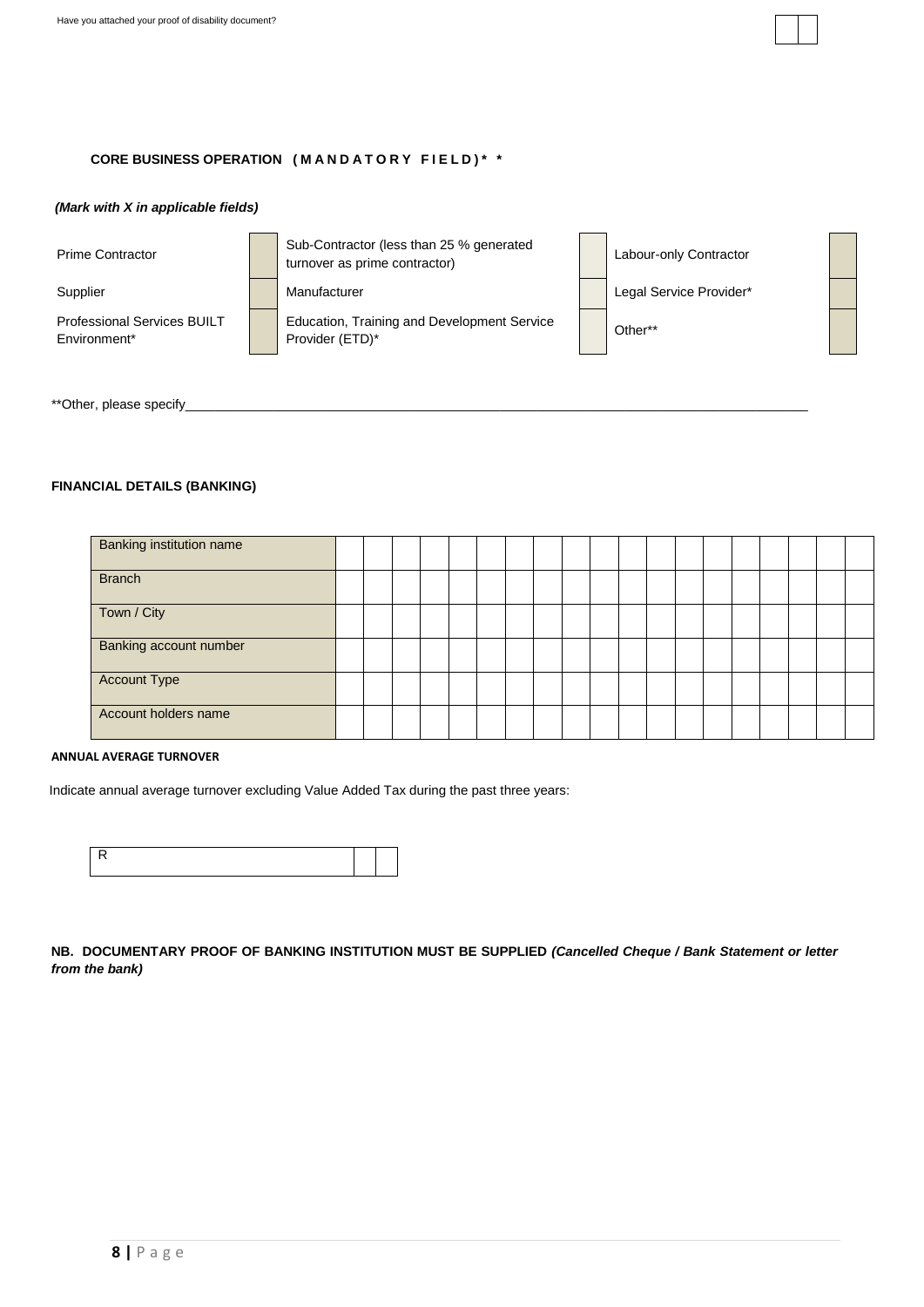# **BUSINESS INFORMATION ( M A N D A T O R Y F I E L D ) \* \***

**The following table must be completed in order to establish whether a business can be classified as an SMME in terms of the National Small Business Amendment Bill pertaining to the National Small Business Act 102 of 1996. Indicate the sector by ticking the appropriate block in column 1 and then tick the corresponding information blocks in columns 2, 3 and 4.** 

| <b>COLUMN1</b>                               | <b>COLUMN 2</b>                              | <b>COLUMN 3</b>              | <b>COLUMN 4</b>                         |
|----------------------------------------------|----------------------------------------------|------------------------------|-----------------------------------------|
| Sector or sub-sectors in accordance with the | Total full time equivalent of paid employees | Total annual turnover        | Total gross asset value (fixed property |
| <b>Standard Industrial Council</b>           | <b>TICK WHERE APPLICABLE</b>                 | <b>TICK WHERE APPLICABLE</b> | excluded). TICK WHERE APPLICABLE        |
|                                              | MORE THAN 100                                | MORE THAN R 5m               | MORE THAN R 5m                          |
| Agriculture                                  | LESS THAN 100                                | LESS THAN R 5m               | LESS THAN R 5m                          |
| <b>Mining and Quarrying</b>                  | MORE THAN 200                                | MORE THAN R 39m              | MORE THAN R 23m                         |
|                                              | LESS THAN 200                                | LESS THAN R 39m              | LESS THAN R 23m                         |
| Manufacturing                                | MORE THAN 200                                | MORE THAN R 51m              | MORE THAN R 19m                         |
|                                              | LESS THAN 200                                | LESS THAN R 51m              | LESS THAN R 19m                         |
|                                              | MORE THAN 200                                | MORE THAN R 51m              | MORE THAN R 19m                         |
| Electricity, Gas and Water                   | LESS THAN 200                                | LESS THAN R 51m              | LESS THAN R 19m                         |
| Construction                                 | MORE THAN 200                                | MORE THAN R 26m              | MORE THAN R 5m                          |
|                                              | <b>LESS THAN 200</b>                         | LESS THAN R 26m              | LESS THAN R 5m                          |
| Retail, Motor Trade and Repair               | MORE THAN 100                                | MORE THAN R 39m              | MORE THAN R 6m                          |
| <b>Services</b>                              | <b>LESS THAN 100</b>                         | LESS THAN R 39m              | LESS THAN R 6m                          |
| <b>Wholesale Trade, Commercial Agents</b>    | MORE THAN 100                                | MORE THAN R 64m              | MORE THAN R 10m                         |
| & Allied Services                            | LESS THAN 100                                | LESS THAN R 64m              | LESS THAN R 10m                         |
| Catering, accommodation & other              | MORE THAN 100                                | MORE THAN R 13m              | MORE THAN R 3m                          |
| Trade                                        | <b>LESS THAN 100</b>                         | LESS THAN R 13m              | LESS THAN R 3m                          |
| Transport, Storage and                       | MORE THAN 100                                | MORE THAN R 26m              | MORE THAN R 6m                          |
| <b>Communications</b>                        | LESS THAN 100                                | LESS THAN R 26m              | LESS THAN R 6m                          |
| <b>Finance and Business Services</b>         | MORE THAN 100                                | MORE THAN R 26m              | MORE THAN R 5m                          |
|                                              | LESS THAN 100                                | LESS THAN R 26m              | LESS THAN R 5m                          |
| <b>Community, Social &amp; Personal</b>      | MORE THAN 100                                | MORE THAN R 13m              | MORE THAN R 6m                          |
| <b>Services</b>                              | LESS THAN 100                                | LESS THAN R 13m              | LESS THAN R 6m                          |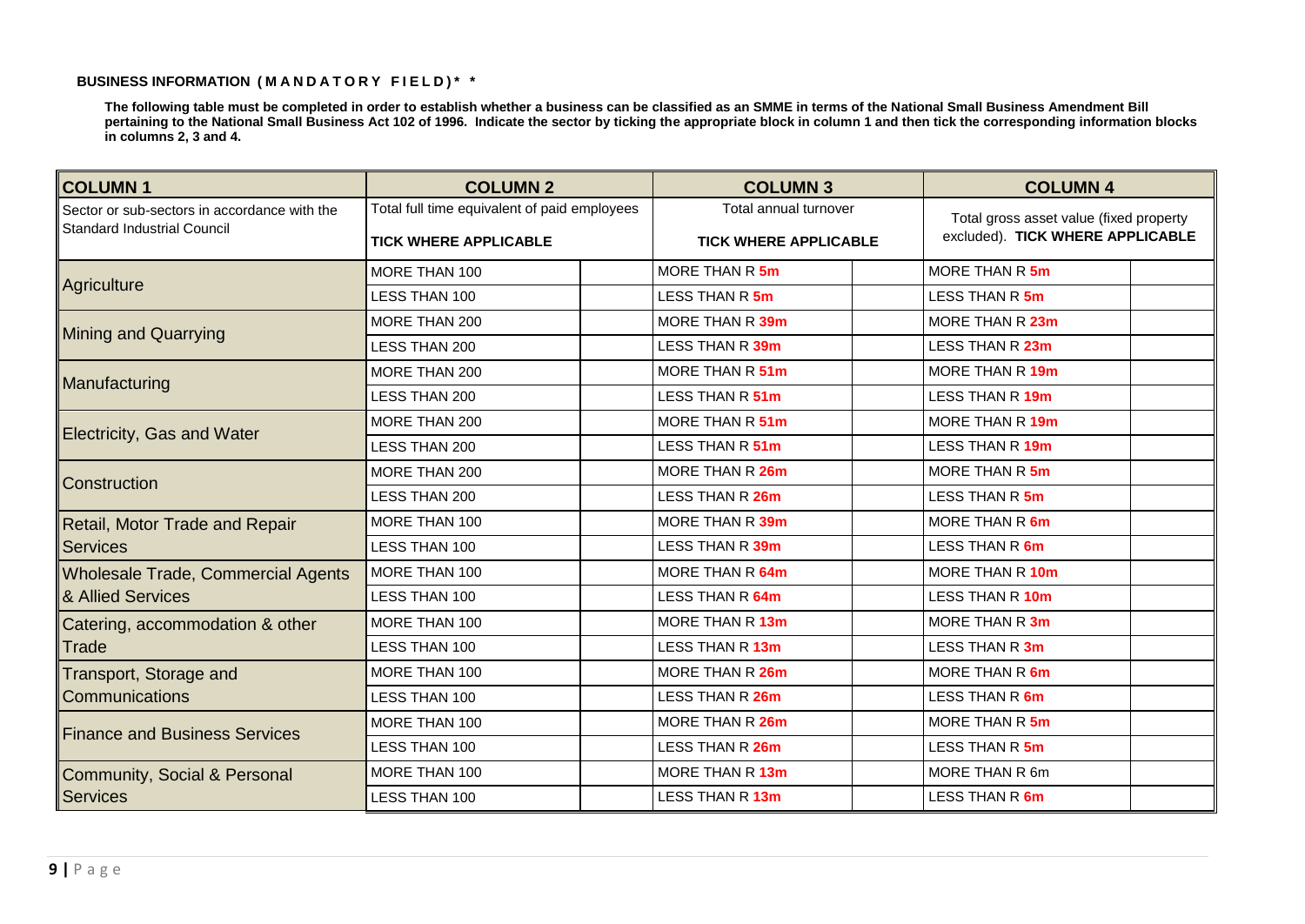## **OWNERSHIP INFORMATION**

Please list all persons/entities that Owners in the business/trust and indicate their involvement in the management/operations of the business/trust

| Capacity   | * ( Explanation of abbreviations used in the following tables)<br><b>Race Group</b><br><b>Black</b><br>В<br>must be supplied.<br>D<br>NB<br><b>CERTIFIED</b><br>COPY OF SHAREHOLDER CERTIFICATES OR PROOF<br>W<br>P<br>White<br>OWNERSHIP/PARTNERSHIP MUST BE SUPPLIED<br>c<br>M<br>Coloured<br>List all persons who are shareholders/owners in the business or Co-operative<br>$\overline{\mathsf{R}}$<br>Indian<br>I.<br>supplied.<br>$\overline{\mathbf{o}}$<br>Other<br>$\overline{\mathbf{c}}$<br>COPY OF<br>SHAREHOLDER CERTIFICATES OR PROOF<br>NB<br>CERTIFIED<br>OWNERSHIP/PARTNERSHIP MUST BE SUPPLIED<br>P<br>D<br>M<br>в<br>W<br>c<br>Are you actively involved in the management and daily business operations of the business? |  |  |  |  |  |  |  |  |  |  |  |  |  |   |         |   |   |   |           |              |
|------------|----------------------------------------------------------------------------------------------------------------------------------------------------------------------------------------------------------------------------------------------------------------------------------------------------------------------------------------------------------------------------------------------------------------------------------------------------------------------------------------------------------------------------------------------------------------------------------------------------------------------------------------------------------------------------------------------------------------------------------------------|--|--|--|--|--|--|--|--|--|--|--|--|--|---|---------|---|---|---|-----------|--------------|
| Director   | NB Proof of disability provided by a recognised institution in the case of handicapped persons<br>NB Proof of disability provided by a recognised institution in the case of handicapped persons must be<br><b>First Name</b><br>Surname<br><b>Identification Number</b><br>Percentage Share<br>Capacity<br>Gender<br>Race Group<br>Disabled (a permanent impairment of a physical, intellectual or sensory function resulting in restricted or lack of ability to perform in a manner considered normal for a human being)                                                                                                                                                                                                                  |  |  |  |  |  |  |  |  |  |  |  |  |  |   |         |   |   |   |           |              |
|            |                                                                                                                                                                                                                                                                                                                                                                                                                                                                                                                                                                                                                                                                                                                                              |  |  |  |  |  |  |  |  |  |  |  |  |  |   |         |   |   |   | <b>OF</b> |              |
| Partner    |                                                                                                                                                                                                                                                                                                                                                                                                                                                                                                                                                                                                                                                                                                                                              |  |  |  |  |  |  |  |  |  |  |  |  |  |   |         |   |   |   |           |              |
| Member     |                                                                                                                                                                                                                                                                                                                                                                                                                                                                                                                                                                                                                                                                                                                                              |  |  |  |  |  |  |  |  |  |  |  |  |  |   |         |   |   |   |           |              |
| Proprietor |                                                                                                                                                                                                                                                                                                                                                                                                                                                                                                                                                                                                                                                                                                                                              |  |  |  |  |  |  |  |  |  |  |  |  |  |   |         |   |   |   |           |              |
| Other      |                                                                                                                                                                                                                                                                                                                                                                                                                                                                                                                                                                                                                                                                                                                                              |  |  |  |  |  |  |  |  |  |  |  |  |  |   |         |   |   |   | OF        |              |
|            |                                                                                                                                                                                                                                                                                                                                                                                                                                                                                                                                                                                                                                                                                                                                              |  |  |  |  |  |  |  |  |  |  |  |  |  |   |         |   |   |   |           |              |
|            |                                                                                                                                                                                                                                                                                                                                                                                                                                                                                                                                                                                                                                                                                                                                              |  |  |  |  |  |  |  |  |  |  |  |  |  |   |         |   |   |   |           |              |
|            |                                                                                                                                                                                                                                                                                                                                                                                                                                                                                                                                                                                                                                                                                                                                              |  |  |  |  |  |  |  |  |  |  |  |  |  |   |         |   |   |   |           |              |
|            |                                                                                                                                                                                                                                                                                                                                                                                                                                                                                                                                                                                                                                                                                                                                              |  |  |  |  |  |  |  |  |  |  |  |  |  |   |         |   |   |   |           |              |
|            |                                                                                                                                                                                                                                                                                                                                                                                                                                                                                                                                                                                                                                                                                                                                              |  |  |  |  |  |  |  |  |  |  |  |  |  |   |         |   |   |   |           |              |
|            |                                                                                                                                                                                                                                                                                                                                                                                                                                                                                                                                                                                                                                                                                                                                              |  |  |  |  |  |  |  |  |  |  |  |  |  |   |         |   |   |   |           | %            |
|            |                                                                                                                                                                                                                                                                                                                                                                                                                                                                                                                                                                                                                                                                                                                                              |  |  |  |  |  |  |  |  |  |  |  |  |  |   |         |   |   |   | R         | o            |
|            | M<br>т                                                                                                                                                                                                                                                                                                                                                                                                                                                                                                                                                                                                                                                                                                                                       |  |  |  |  |  |  |  |  |  |  |  |  |  |   |         |   |   |   |           |              |
|            |                                                                                                                                                                                                                                                                                                                                                                                                                                                                                                                                                                                                                                                                                                                                              |  |  |  |  |  |  |  |  |  |  |  |  |  |   | F       |   |   |   |           |              |
|            |                                                                                                                                                                                                                                                                                                                                                                                                                                                                                                                                                                                                                                                                                                                                              |  |  |  |  |  |  |  |  |  |  |  |  |  |   |         |   |   |   |           |              |
|            |                                                                                                                                                                                                                                                                                                                                                                                                                                                                                                                                                                                                                                                                                                                                              |  |  |  |  |  |  |  |  |  |  |  |  |  |   | $\circ$ |   |   |   |           |              |
|            | Υ                                                                                                                                                                                                                                                                                                                                                                                                                                                                                                                                                                                                                                                                                                                                            |  |  |  |  |  |  |  |  |  |  |  |  |  |   |         |   |   |   |           |              |
|            | Y                                                                                                                                                                                                                                                                                                                                                                                                                                                                                                                                                                                                                                                                                                                                            |  |  |  |  |  |  |  |  |  |  |  |  |  | N |         |   |   |   |           |              |
|            | Were you a South African citizen on or before the 26 <sup>th</sup> of April 1994?                                                                                                                                                                                                                                                                                                                                                                                                                                                                                                                                                                                                                                                            |  |  |  |  |  |  |  |  |  |  |  |  |  |   |         |   |   |   |           |              |
|            |                                                                                                                                                                                                                                                                                                                                                                                                                                                                                                                                                                                                                                                                                                                                              |  |  |  |  |  |  |  |  |  |  |  |  |  | N |         |   |   |   |           |              |
|            |                                                                                                                                                                                                                                                                                                                                                                                                                                                                                                                                                                                                                                                                                                                                              |  |  |  |  |  |  |  |  |  |  |  |  |  |   |         |   |   |   | Y         | N            |
|            |                                                                                                                                                                                                                                                                                                                                                                                                                                                                                                                                                                                                                                                                                                                                              |  |  |  |  |  |  |  |  |  |  |  |  |  |   |         |   |   |   |           |              |
|            |                                                                                                                                                                                                                                                                                                                                                                                                                                                                                                                                                                                                                                                                                                                                              |  |  |  |  |  |  |  |  |  |  |  |  |  |   |         |   |   |   |           |              |
|            | <b>First Name</b>                                                                                                                                                                                                                                                                                                                                                                                                                                                                                                                                                                                                                                                                                                                            |  |  |  |  |  |  |  |  |  |  |  |  |  |   |         |   |   |   |           |              |
|            | Surname                                                                                                                                                                                                                                                                                                                                                                                                                                                                                                                                                                                                                                                                                                                                      |  |  |  |  |  |  |  |  |  |  |  |  |  |   |         |   |   |   |           |              |
|            | <b>Identification Number</b>                                                                                                                                                                                                                                                                                                                                                                                                                                                                                                                                                                                                                                                                                                                 |  |  |  |  |  |  |  |  |  |  |  |  |  |   |         |   |   |   |           |              |
|            | Percentage Share                                                                                                                                                                                                                                                                                                                                                                                                                                                                                                                                                                                                                                                                                                                             |  |  |  |  |  |  |  |  |  |  |  |  |  |   |         |   |   |   |           | %            |
|            |                                                                                                                                                                                                                                                                                                                                                                                                                                                                                                                                                                                                                                                                                                                                              |  |  |  |  |  |  |  |  |  |  |  |  |  |   |         | D | P | M | R         | $\mathbf{o}$ |
|            | Capacity                                                                                                                                                                                                                                                                                                                                                                                                                                                                                                                                                                                                                                                                                                                                     |  |  |  |  |  |  |  |  |  |  |  |  |  |   |         |   |   |   |           |              |
|            |                                                                                                                                                                                                                                                                                                                                                                                                                                                                                                                                                                                                                                                                                                                                              |  |  |  |  |  |  |  |  |  |  |  |  |  |   |         |   |   |   | M         | F            |
|            | Gender                                                                                                                                                                                                                                                                                                                                                                                                                                                                                                                                                                                                                                                                                                                                       |  |  |  |  |  |  |  |  |  |  |  |  |  |   |         |   |   |   |           |              |
|            |                                                                                                                                                                                                                                                                                                                                                                                                                                                                                                                                                                                                                                                                                                                                              |  |  |  |  |  |  |  |  |  |  |  |  |  |   |         | в | W | c | J.        | o            |
|            | Race Group                                                                                                                                                                                                                                                                                                                                                                                                                                                                                                                                                                                                                                                                                                                                   |  |  |  |  |  |  |  |  |  |  |  |  |  |   |         |   |   |   |           |              |
|            |                                                                                                                                                                                                                                                                                                                                                                                                                                                                                                                                                                                                                                                                                                                                              |  |  |  |  |  |  |  |  |  |  |  |  |  |   |         |   |   |   | Υ         | N            |
|            | Disabled (a permanent impairment of a physical, intellectual or sensory function resulting in restricted or lack of ability to perform in a manner considered normal for a human being)                                                                                                                                                                                                                                                                                                                                                                                                                                                                                                                                                      |  |  |  |  |  |  |  |  |  |  |  |  |  |   |         |   |   |   |           |              |
|            |                                                                                                                                                                                                                                                                                                                                                                                                                                                                                                                                                                                                                                                                                                                                              |  |  |  |  |  |  |  |  |  |  |  |  |  |   |         |   |   |   | Υ         | Ν            |
|            | Were you a South African citizen on or before the 26 <sup>th</sup> of April 1994?                                                                                                                                                                                                                                                                                                                                                                                                                                                                                                                                                                                                                                                            |  |  |  |  |  |  |  |  |  |  |  |  |  |   |         |   |   |   |           |              |
|            | Are you actively involved in the management and daily business operations of the business? *(Multiple copies of this page may be submitted if required)                                                                                                                                                                                                                                                                                                                                                                                                                                                                                                                                                                                      |  |  |  |  |  |  |  |  |  |  |  |  |  |   |         |   |   |   |           |              |
|            |                                                                                                                                                                                                                                                                                                                                                                                                                                                                                                                                                                                                                                                                                                                                              |  |  |  |  |  |  |  |  |  |  |  |  |  |   |         |   |   |   |           |              |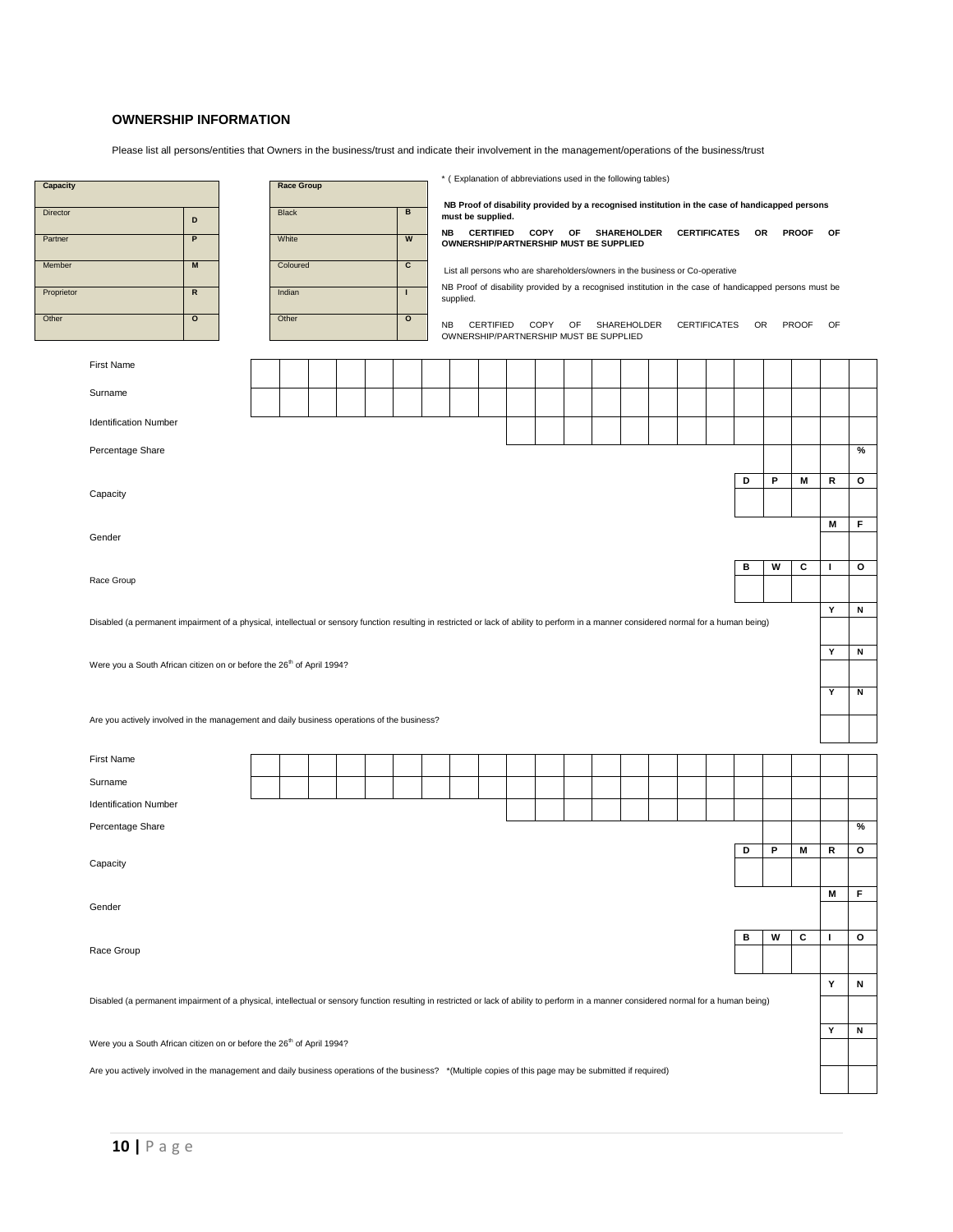### **Business Sector Classification, Products and Services**

Step 1: in order to assist with the business industry sector classification of suppliers, please indicate your core business in the following below table.

**Please mark your core business with (x)**

## **NB: PLEASE NOTE THAT YOU CAN ONLY SELECT TWO CORE BUSINESS.**

| Electricity, Gas and Water Supply                 |  |
|---------------------------------------------------|--|
| Construction                                      |  |
| Wholesale and Retail Trade: Repair of motor       |  |
| vehicles, motor cycles and personal and household |  |
| goods, hotel and restaurants                      |  |
| Manufacturing                                     |  |
|                                                   |  |
|                                                   |  |
|                                                   |  |

STEP 2: Please indicate the industrial sector **related to the goods/services** that you supply. **NB: Please note that only a maximum of FIVE related goods/services that you supply may be selected.**

# **COMMUNITY, SOCIAL AND PERSONAL SERVICES**

| $\Box$ | Public administration and<br>defense activities/security | Central government<br>$\Box$<br>activities                                                 | $\Box$           | Regional services council<br>activities                    | $\Box$                               | Local authority<br>activities                                                                                |
|--------|----------------------------------------------------------|--------------------------------------------------------------------------------------------|------------------|------------------------------------------------------------|--------------------------------------|--------------------------------------------------------------------------------------------------------------|
| $\Box$ | Training                                                 | <b>Educational services</b><br>$\Box$                                                      | $\Box$           | Health and social work                                     | $\Box$<br>$\Box$<br>$\Box$<br>$\Box$ | Human health<br>activities<br>Medical consumables<br>Medical equipments<br>Drugs, Pharmaceutical<br>products |
| $\Box$ | Activities of membership<br>organizations                | Activities of business,<br>$\Box$<br>employers' and<br>professional<br>organizations       | $\Box$           | Activities of trade unions                                 | $\Box$                               | Activities of other<br>membership<br>organizations                                                           |
| $\Box$ | Veterinary activities                                    | Social work activities<br>$\Box$                                                           | $\Box$           | Other community, social and<br>personal service activities | $\Box$<br>$\Box$                     | Sewage and refuse<br>disposal, sanitation,<br>similar activities.<br>Cleaning chemicals<br>and equipments    |
| $\Box$ | Recreational, cultural and<br>sporting activities        | Motion of picture,<br>$\Box$<br>radio, television and<br>other entertainment<br>activities | $\Box$<br>$\Box$ | Cleaning services<br>Gardening services                    | $\Box$                               | Library, archives,<br>museums and other<br>cultural activities                                               |

|        | <b>MINING AND QUARRYING</b>                            |        |                                                                                                                                                   |        |                                                         |        |                                                     |  |  |  |  |  |
|--------|--------------------------------------------------------|--------|---------------------------------------------------------------------------------------------------------------------------------------------------|--------|---------------------------------------------------------|--------|-----------------------------------------------------|--|--|--|--|--|
| $\Box$ | Mining of coal and lignite<br>Supply of coal           | $\Box$ | <b>Extraction of crude</b><br>petroleum and natural<br>gas; service activities<br>incidental to oil and<br>gas extraction,<br>excluding surveying | $\Box$ | Mining of gold and uranium<br><b>ore</b>                | $\Box$ | Mining of metal ores,<br>except gold and<br>uranium |  |  |  |  |  |
|        | Mining of iron ore                                     | $\Box$ | Mining of non-ferrous<br>metal ores, except<br>gold and uranium                                                                                   | $\Box$ | Other mining and quarrying                              | $\Box$ | Stone quarrying, clay<br>and sand-pits              |  |  |  |  |  |
| $\Box$ | Mining of diamonds<br>(including alluvial<br>diamonds) | $\Box$ | Mining of quarrying                                                                                                                               | $\Box$ | Services activities incidental<br>to mining of minerals |        |                                                     |  |  |  |  |  |

| <b>TRANSPORT, STORAGE AND COMMUNICATION</b> |  |                       |  |                        |  |                         |  |  |  |  |
|---------------------------------------------|--|-----------------------|--|------------------------|--|-------------------------|--|--|--|--|
| Land transport; transport via               |  | Railway transport     |  | Other land transport   |  | Transport via pipelines |  |  |  |  |
| pipelines                                   |  |                       |  | (transportation)       |  |                         |  |  |  |  |
| Water transport                             |  | Sea and coastal water |  | Inland water transport |  | Air transport           |  |  |  |  |
|                                             |  | transport             |  |                        |  |                         |  |  |  |  |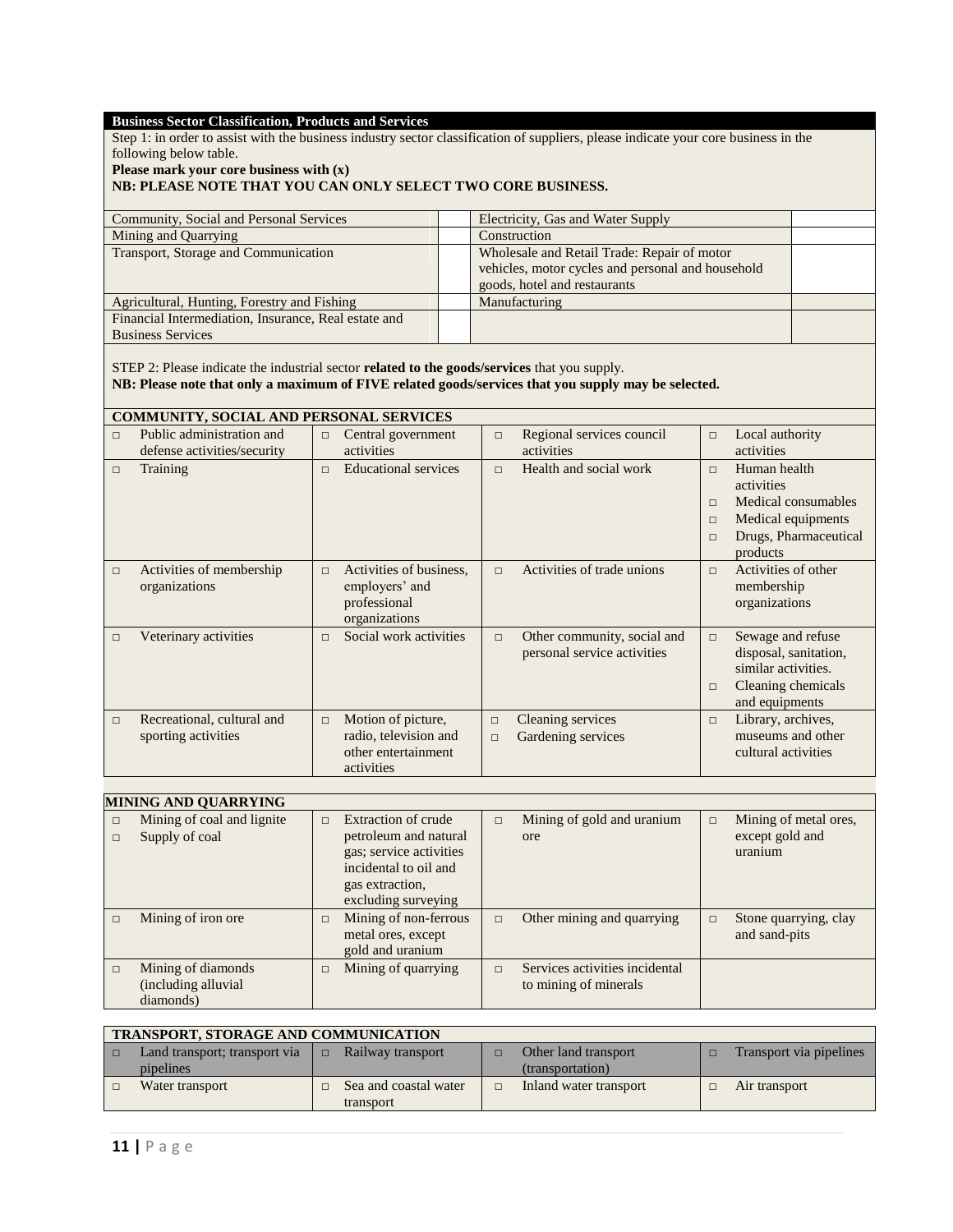| Supporting and auxiliary         | $\Box$ | Post and           | Postal and related courier | <b>Telecommunications</b> |
|----------------------------------|--------|--------------------|----------------------------|---------------------------|
| transport activities; activities |        | telecommunications | activities (distribution)  |                           |
| of travel agencies               |        |                    |                            |                           |

|        | AGRICULTURAL, HUNTING, FORESTRY AND FISHING                                    |        |                                                                             |        |                                                         |        |                                                                         |  |  |  |  |
|--------|--------------------------------------------------------------------------------|--------|-----------------------------------------------------------------------------|--------|---------------------------------------------------------|--------|-------------------------------------------------------------------------|--|--|--|--|
|        |                                                                                |        |                                                                             |        |                                                         |        |                                                                         |  |  |  |  |
| $\Box$ | Agriculture, hunting and<br>related services                                   | $\Box$ | Growing of crops;<br>market gardening;<br>horticulture                      | $\Box$ | Farming of animals                                      | $\Box$ | Growing of crops<br>combined with farming of<br>animals (mixed farming) |  |  |  |  |
|        | Agricultural and animal<br>husbandry services, except<br>veterinary activities | $\Box$ | Hunting; trapping and<br>game propagation,<br>including related<br>services | $\Box$ | Production of organic<br>fertilizer                     | $\Box$ | Forestry, logging and<br>related services                               |  |  |  |  |
|        | Forestry and related services                                                  | $\Box$ | Logging and related<br>services                                             | $\Box$ | Fishing, operation of fish<br>hatcheries and fish farms | $\Box$ | Ocean and coastal fishing                                               |  |  |  |  |
|        | Fish hatcheries and fish<br>farms                                              | $\Box$ |                                                                             | $\Box$ |                                                         |        |                                                                         |  |  |  |  |

### **FINANCIAL INTERMEDIATION, INSURANCE, REAL ESTATE AND BUSINESS SERVICES (CONSULTANCY SERVICES)**

| $\Box$           | Financial intermediation,<br>except insurance and<br>pension funding | $\Box$ | Monetary<br>intermediation                                                                                                                                                        | $\Box$           | Other financial<br>intermediation                                                                  | $\Box$ | Insurance and pension<br>funding, except<br>compulsory social security        |
|------------------|----------------------------------------------------------------------|--------|-----------------------------------------------------------------------------------------------------------------------------------------------------------------------------------|------------------|----------------------------------------------------------------------------------------------------|--------|-------------------------------------------------------------------------------|
| $\Box$           | Activities auxiliary to<br>financial intermediation                  | $\Box$ | Activities auxiliary to<br>financial<br>intermediation, except<br>insurance and pension<br>funding                                                                                | $\Box$           | Activities auxiliary to<br>insurance and pension<br>funding                                        | $\Box$ | Real estate activities                                                        |
| $\Box$           | Real estate activities with<br>own or leased property                | $\Box$ | Real estate activities<br>on a fee or contract<br>basis                                                                                                                           | $\Box$           | Renting of machinery and<br>equipment, without<br>operator, and of personal<br>and household goods | $\Box$ | Renting of transport<br>equipment                                             |
| $\Box$           | Renting of other machinery<br>and equipment                          | $\Box$ | Renting of personal<br>and household goods                                                                                                                                        | $\Box$<br>$\Box$ | Computer and related<br>activities (website)                                                       | $\Box$ | Hardware consultancy                                                          |
| $\Box$           | Software consultancy and<br>supply                                   | $\Box$ | Data processing                                                                                                                                                                   | $\Box$           | Data base activities                                                                               | $\Box$ | Maintenance and repair of<br>office, accounting and<br>computing machinery    |
| $\Box$<br>$\Box$ | Computer consumables<br>IT equipments and hardware<br>and software   | $\Box$ | Research and<br>development                                                                                                                                                       | $\Box$           | Research and<br>experimental<br>development of natural<br>sciences and engineering                 | $\Box$ | Research and experimental<br>development of social<br>sciences and humanities |
| $\Box$           | Other business activities                                            | $\Box$ | Legal, accounting,<br>bookkeeping and<br>auditing activities; tax<br>consultancy; market<br>research and public<br>opinion research;<br>business and<br>management<br>consultancy | $\Box$           | Architectural, engineering<br>and other technical<br>activities                                    | $\Box$ | Advertising                                                                   |

|        | ELECTRICITY, GAS AND WATER SUPPLY                     |                                                              |                                                                                 |  |                               |  |  |  |  |  |  |  |
|--------|-------------------------------------------------------|--------------------------------------------------------------|---------------------------------------------------------------------------------|--|-------------------------------|--|--|--|--|--|--|--|
| $\Box$ | Electricity, gas, steam and<br>hot water supply       | Production, collection<br>and distribution of<br>electricity | Manufacture of gas;<br>$\Box$<br>distribution of gaseous<br>fuels through mains |  | Steam and hot water<br>supply |  |  |  |  |  |  |  |
|        | Collection, purification and<br>distribution of water |                                                              |                                                                                 |  |                               |  |  |  |  |  |  |  |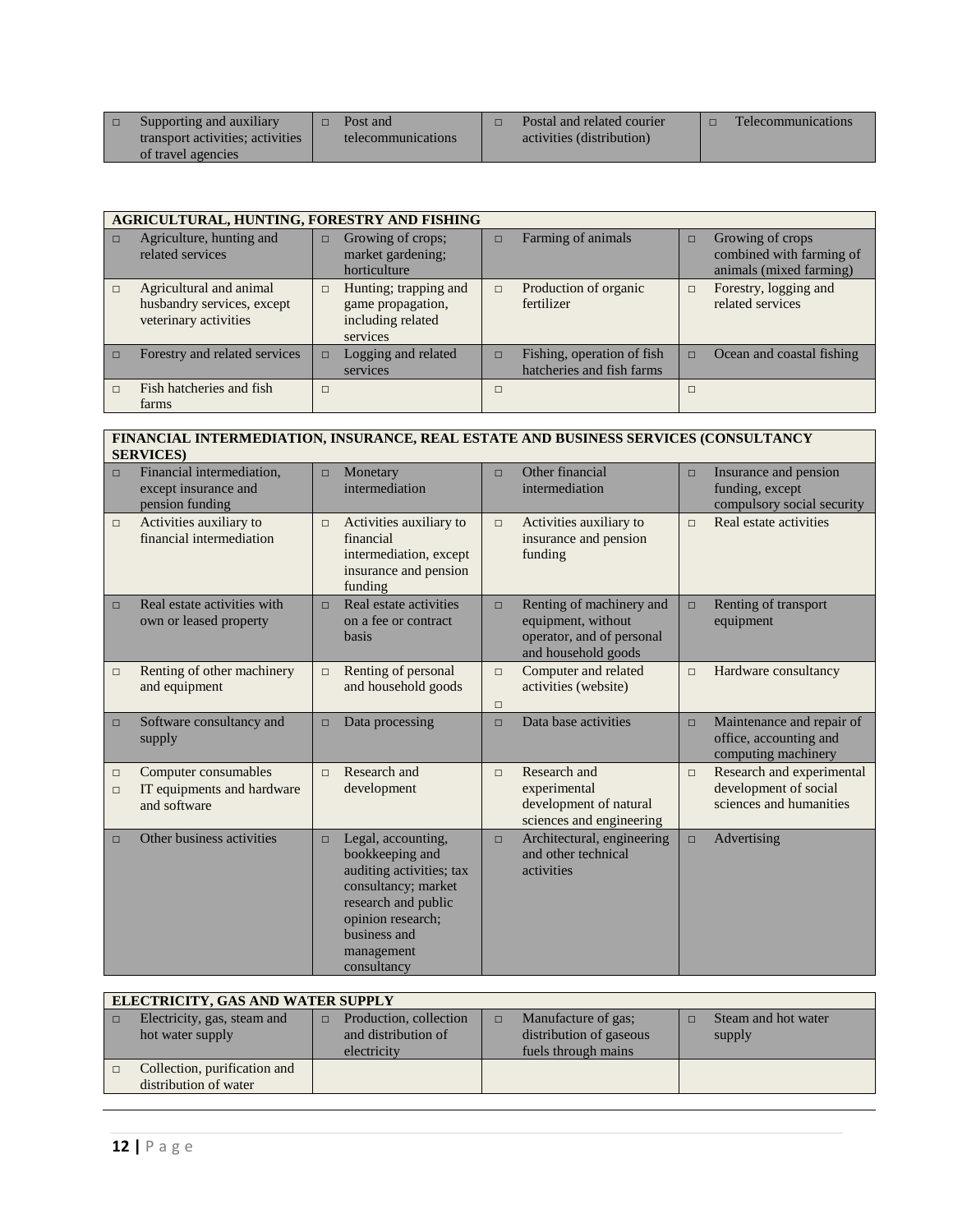| <b>CONSTRUCTION</b> |        |                      |        |                            |   |                       |  |  |  |
|---------------------|--------|----------------------|--------|----------------------------|---|-----------------------|--|--|--|
| Construction        | $\Box$ | Site preparation     | $\Box$ | Building of complete       | п | Building installation |  |  |  |
|                     |        |                      |        | constructions or parts     |   |                       |  |  |  |
|                     |        |                      |        | thereof; civil engineering |   |                       |  |  |  |
| Building completion | $\Box$ | Renting of           |        | Maintenance                |   |                       |  |  |  |
|                     |        | construction or      |        | Renovations                |   |                       |  |  |  |
|                     |        | demolition equipment |        |                            |   |                       |  |  |  |
|                     |        | with operators       |        |                            |   |                       |  |  |  |

|                            | <b>MANUFACTURING</b>                                                                        |        |                                                                                                     |                            |                                                                                                                                                                                   |        |                                                                                                                                                                                                                                                           |
|----------------------------|---------------------------------------------------------------------------------------------|--------|-----------------------------------------------------------------------------------------------------|----------------------------|-----------------------------------------------------------------------------------------------------------------------------------------------------------------------------------|--------|-----------------------------------------------------------------------------------------------------------------------------------------------------------------------------------------------------------------------------------------------------------|
| $\Box$                     | Manufacture of food<br>products, beverages and<br>tobacco products                          | $\Box$ | Production, processing<br>and preserving of<br>meat, fish, fruit,<br>vegetables, oils and<br>fats   | $\Box$                     | Manufacture of dairy<br>products                                                                                                                                                  | $\Box$ | Manufacture of textiles,<br>clothing and leather goods                                                                                                                                                                                                    |
| $\Box$                     | Spinning, weaving and<br>finishing of textiles                                              | $\Box$ | Manufacture of other<br>textiles                                                                    | $\Box$                     | Manufacture of knitted<br>and crocheted fabrics<br>and articles                                                                                                                   | $\Box$ | Manufacture of wearing<br>apparel, except fur apparel                                                                                                                                                                                                     |
| $\Box$                     | Dressing and dying of fur;<br>manufacture of articles of fur                                | $\Box$ | Tanning and dressing<br>of leather;<br>manufacture of<br>luggage, handbags,<br>saddlery and harness | $\Box$                     | Manufacture of<br>footwear                                                                                                                                                        | $\Box$ | Manufacture of wood and of<br>products of wood and cork,<br>except furniture;<br>manufacture of articles of<br>straw and plaiting materials;<br>manufacture of paper and<br>paper products; publishing,<br>printing and reproduction of<br>recorded media |
| $\Box$                     | Sawmilling and planning of<br>wood                                                          | $\Box$ | Manufacture of<br>products of wood,<br>cork, straw and<br>plaiting materials                        | $\Box$<br>$\Box$<br>$\Box$ | Manufacture of paper<br>and paper products<br>Toilet paper<br>Sanitary towel                                                                                                      | $\Box$ | Publishing                                                                                                                                                                                                                                                |
| $\Box$<br>$\Box$<br>$\Box$ | Printing and service<br>activities related to printing<br><b>Branding</b><br>Graphic design | $\Box$ | Reproduction of<br>recorded media                                                                   | $\Box$                     | Manufacture of coke,<br>refined petroleum<br>products and nuclear<br>fuel; manufacture of<br>chemicals and chemical<br>products; manufacture<br>of rubber and plastic<br>products | $\Box$ | Manufacture of coke oven<br>products                                                                                                                                                                                                                      |
| $\Box$                     | Petroleum<br>refineries/synthesizers                                                        | $\Box$ | Processing of nuclear<br>fuel                                                                       | $\Box$                     | Manufacture of basic<br>chemical                                                                                                                                                  | $\Box$ | Manufacture of other<br>chemical products                                                                                                                                                                                                                 |
| $\Box$                     | Manufacture of manmade<br>fibers'                                                           | $\Box$ | Manufacture of rubber<br>products                                                                   | $\Box$                     | Manufacture of plastic<br>products                                                                                                                                                | $\Box$ | Manufacture of other<br>nonmetallic mineral<br>products                                                                                                                                                                                                   |
| $\Box$                     | Manufacture of glass and<br>glass products                                                  | $\Box$ | Manufacture of<br>nonmetallic mineral<br>products.                                                  | $\Box$                     | Manufacture of basic<br>metals, fabricated metal<br>products, machinery and<br>equipment and of office,<br>accounting and<br>computing machinery/<br>stationery                   | $\Box$ | Manufacture of basic iron<br>and steel                                                                                                                                                                                                                    |
| $\Box$                     | Manufacture of basic<br>precious and nonferrous<br>metals                                   | □      | Casting of metals                                                                                   | $\Box$                     | Manufacture of<br>structural metal<br>products, tanks,<br>reservoirs and steam<br>generators                                                                                      | $\Box$ | Manufacture of other<br>fabricated metal products;<br>metalwork service activities                                                                                                                                                                        |
| $\Box$                     | Manufacture of general<br>purpose machinery                                                 | $\Box$ | Manufacture of special<br>purpose machinery                                                         | $\Box$                     | Manufacture of<br>household appliances                                                                                                                                            | $\Box$ | Manufacture of office,<br>accounting and computing<br>machinery                                                                                                                                                                                           |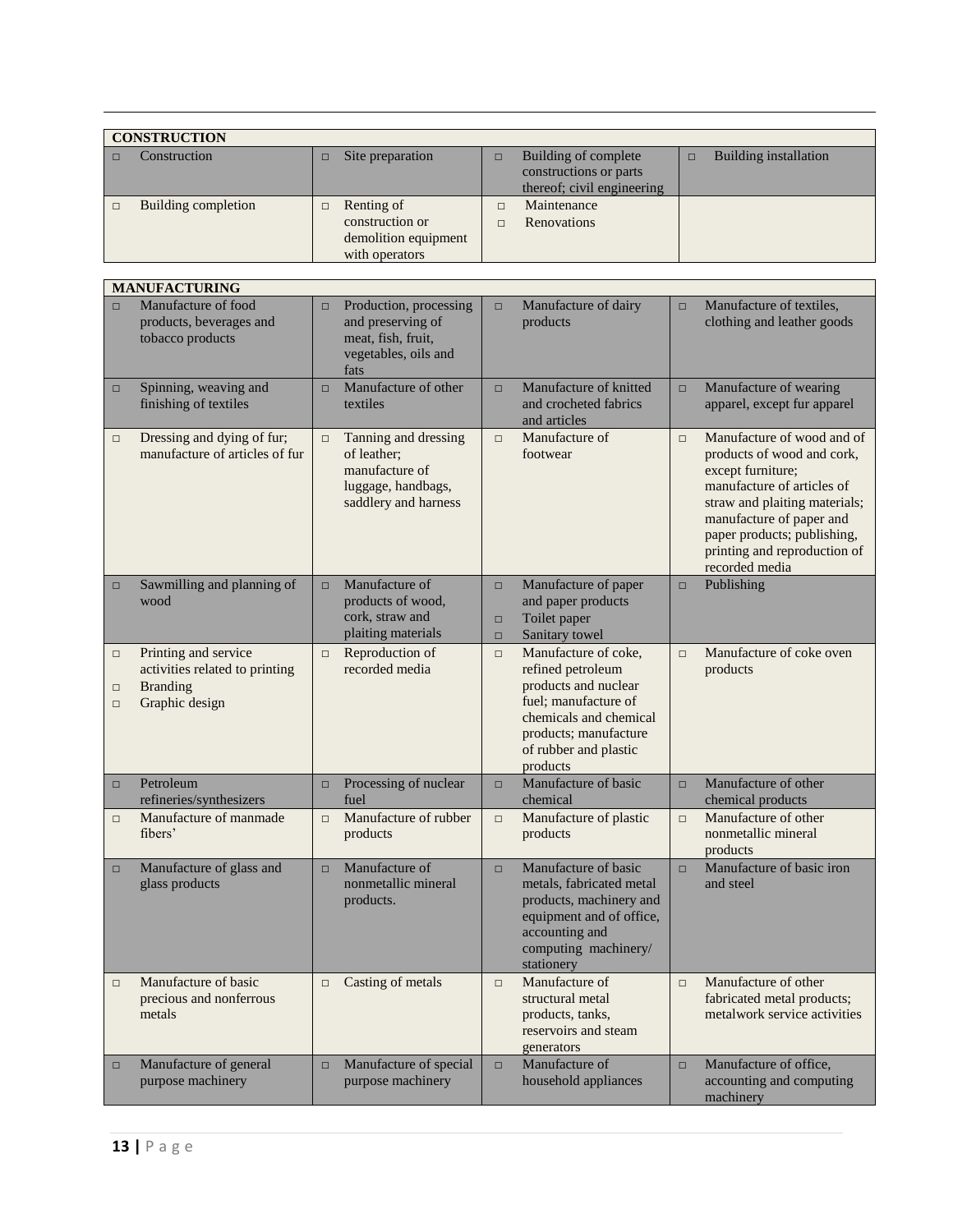| $\Box$ | Manufacture of electrical<br>machinery and apparatus                                                     | $\Box$ | Manufacture of<br>electric motors,<br>generators and<br>transformers                                                 | $\Box$ | Manufacture of<br>electricity distribution<br>and control apparatus                                                                  | $\Box$ | Manufacture of insulated<br>wire and cable                                                                                                                                     |
|--------|----------------------------------------------------------------------------------------------------------|--------|----------------------------------------------------------------------------------------------------------------------|--------|--------------------------------------------------------------------------------------------------------------------------------------|--------|--------------------------------------------------------------------------------------------------------------------------------------------------------------------------------|
| $\Box$ | Manufacture of<br>accumulators, primary cells<br>and primary batteries                                   | $\Box$ | Manufacture of<br>electric lamps and<br>lighting equipment                                                           | $\Box$ | Manufacture of other<br>electrical equipment                                                                                         | $\Box$ | Manufacture of radio,<br>television and<br>communication equipment<br>and apparatus and of<br>medical, precision and<br>optical instruments, watches<br>and clocks             |
| $\Box$ | Manufacture of electronic<br>valves and tubes and other<br>electric components                           | $\Box$ | Manufacture of<br>television and radio<br>transmitters and<br>apparatus for line<br>telephony and line<br>telegraphy | $\Box$ | Manufacture of<br>television and radio<br>receivers, sound or<br>video recording or<br>reproducing apparatus<br>and associated goods | $\Box$ | Manufacture of medical<br>appliances and instruments<br>and appliances for<br>measuring, checking,<br>testing, navigating and other<br>purposes, except optical<br>instruments |
| $\Box$ | Manufacture of optical<br>instruments and<br>photographic equipment                                      | $\Box$ | Manufacture of<br>watches and clocks                                                                                 | $\Box$ | Manufacture of<br>transport equipment                                                                                                | $\Box$ | Manufacture of motor<br>vehicles                                                                                                                                               |
| $\Box$ | Manufacture of bodies<br>(coachwork) for motor<br>vehicles; manufacture of<br>trailers and semi-trailers | $\Box$ | Manufacture of parts<br>and accessories for<br>motor vehicles and<br>their engines                                   | $\Box$ | Building and repairing<br>of ships and boats                                                                                         | $\Box$ | Manufacture of railway and<br>tramway locomotives and<br>rolling stock                                                                                                         |
| П      | Manufacture of aircraft and<br>space craft                                                               | $\Box$ | Recycling                                                                                                            | $\Box$ | Manufacture of furniture                                                                                                             |        |                                                                                                                                                                                |

### **WHOLESALE AND RETAIL TRADE: REPAIR OF MOTOR VEHICLES, MOTOR CYCLE AND PERSONAL AND HOUSEHOLD GOODS, HOTELS AND RESTAURANTS**

| $\Box$ | Wholesale and commission<br>trade, except of motor<br>vehicles and motor cycles          | $\Box$ | Wholesale trade on a<br>fee or contract basis                           | $\Box$           | Wholesale trade in<br>agricultural raw<br>materials, livestock,<br>food, beverages and<br>tobacco         | $\Box$<br>$\Box$<br>$\Box$<br>$\Box$<br>$\Box$ | Wholesale trade in<br>household goods<br>Catering<br>Supply of groceries<br>Supply of food parcels<br>Feeding scheme |
|--------|------------------------------------------------------------------------------------------|--------|-------------------------------------------------------------------------|------------------|-----------------------------------------------------------------------------------------------------------|------------------------------------------------|----------------------------------------------------------------------------------------------------------------------|
| $\Box$ | Wholesale trade in non-<br>agricultural intermediate<br>products, waste and scrap        | $\Box$ | Wholesale trade in<br>machinery, equipment<br>and supplies              | $\Box$<br>$\Box$ | Other wholesale trade<br>Stationery                                                                       | $\Box$                                         | Retail trade, except of<br>motor vehicles and motor<br>cycles; repair of personal<br>household goods                 |
| $\Box$ | Non-specialized retail trade<br>in stores                                                | $\Box$ | Retail trade in food,<br>beverages and tobacco<br>in specialized stores | $\Box$           | Other retail trade in new<br>goods in specialized<br>stores                                               | $\Box$                                         | Retail trade in secondhand<br>goods in stores                                                                        |
| $\Box$ | Retail trade not in stores                                                               | $\Box$ | Repair of personal and<br>household goods                               | $\Box$           | Sale, maintenance and<br>repair of motor vehicles<br>and motor cycles; retail<br>trade in automotive fuel | $\Box$                                         | Sale of motor vehicles                                                                                               |
| $\Box$ | Maintenance and repair of<br>motor vehicles                                              | $\Box$ | Sale of motor vehicle<br>parts and accessories                          | $\Box$           | Sale, maintenance and<br>repair of motor cycles<br>and related parts and<br>accessories                   | $\Box$                                         | Retail sale of automotive<br>fuel                                                                                    |
| $\Box$ | Hotels, camping sites and<br>other provision of short-stay<br>accommodation (guesthouse) | $\Box$ | Supply of furniture                                                     | $\Box$           | Pest control                                                                                              | $\Box$                                         | Driving school                                                                                                       |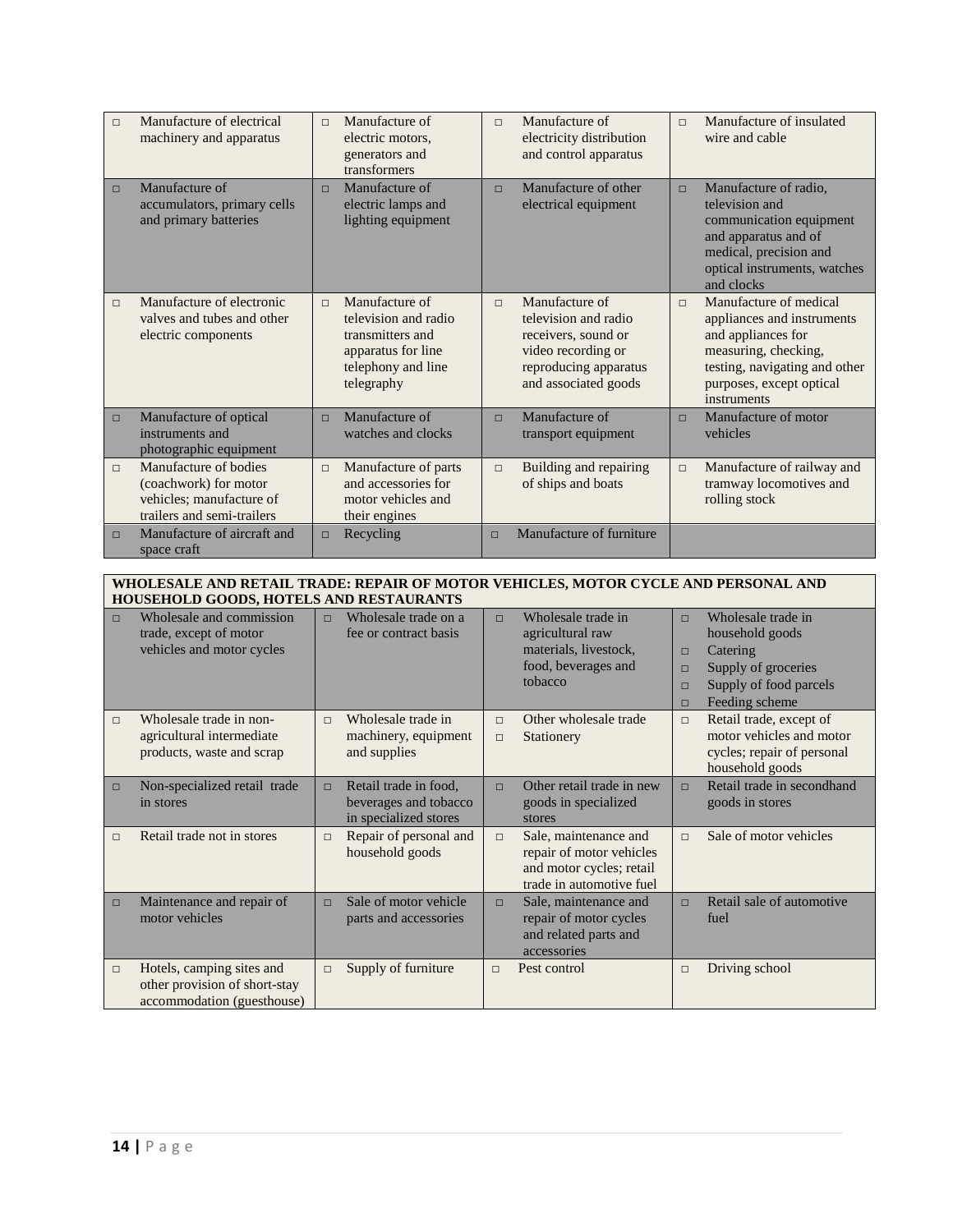# **VERIFICATION OF INFORMATION**

**I/WE, THE UNDERSIGNED, WHO WARRANTS THAT HE/SHE IS DULY AUTHORISED TO DO SO ON BEHALF OF THE SUPPLIER, CERTIFIES THAT THE INFORMATION SUPPLIED IN TERMS OF THIS REGISTRATION DOCUMENT, INCLUDING THE SUPPORTING DOCUMENTATION, IS CORRECT AND ACCURATE AND ACKNOWLEDGES THAT: -**

- A. The supplier will be required to furnish documentary proof of the claims if requested to do so.
- B. If the information supplied is found to be incorrect then the Province may, in addition to any remedies it may have: -
	- 1. Disqualify the supplier/contractor for a particular bid/contract/project it may be considered for, or which had been awarded to the supplier/contractor.
	- 2. Recover from the supplier/contractor all costs, losses or damages incurred or sustained by the Province as a result of breach of the contract;
	- 3. Cancel the contract and claim any damages which the Province may suffer by having to make less favourable arrangements after such cancellations;
	- 4. Impose a penalty on the contractor as provided for in the relevant organisation's regulations; and/or
	- 5. De-activate the supplier registered on the Free State Supplier Database.
- C. The deponent acknowledges that he/she:
	- i. Knows and understands the contents thereof
	- ii. Has no objection to taking the prescribed oath;
	- iii. Considers the oath to be binding on his/her conscience
- D. In order to give effect to the above, the following questionnaire must be completed and submitted with the registration form.

|    | Full Name of supplier or his or her representative:                                                                                                   |
|----|-------------------------------------------------------------------------------------------------------------------------------------------------------|
|    |                                                                                                                                                       |
|    | Position occupied in the Company (director, shareholder, etc.): [[11] Decree Production occupied in the Company (director, shareholder, etc.):        |
|    | Company Registration Number:<br><u> 1980 - Johann Stoff, deutscher Stoff, der Stoff, der Stoff, der Stoff, der Stoff, der Stoff, der Stoff, der S</u> |
|    | Tax Reference Number:<br><u> 1980 - Jan Alexandri, martin amerikan basar dan berasal dalam berasal dalam berasal dalam berasal dalam berasa</u>       |
|    |                                                                                                                                                       |
| 1. | Are you or any person connected with the bidder presently employed by the state?<br><b>YES/NO</b>                                                     |
| 2. | If so, furnish the following particulars:                                                                                                             |
|    | Name of person/director/shareholder/member:                                                                                                           |
|    |                                                                                                                                                       |
|    | Position occupied in the state institution:                                                                                                           |
|    |                                                                                                                                                       |